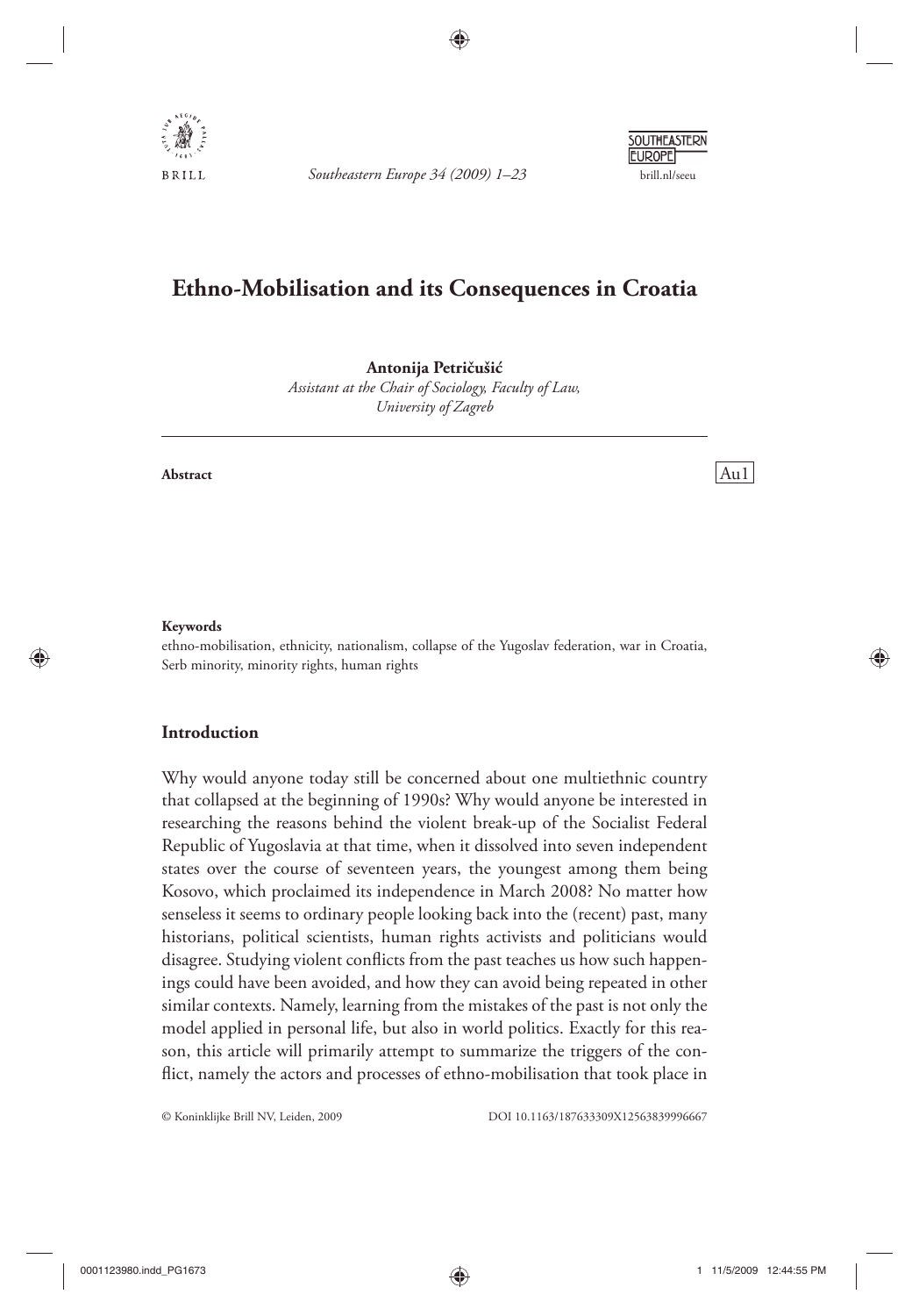⊕

late 1980s and early 1990s in Croatia, and subsequently it will analyze which implications ethnic conflict had on the deterioration and/or improvement of human and minority rights in the country.

The paper pursues the explanation that political leaders in Croatia and Serbia at the beginning of 1990s used differing and sometimes conflicting historical narratives of the two biggest ethnic groups, and manipulated those conflicting narratives to construct nationalistic discourse in order to (re)assure their positions of power. At the outset, the paper attempts to explain the term 'ethno-mobilisation.' In the following section, the paper deals with the actors and means of ethno-mobilisation. First, the paper explains why and how the political actors fuelled the ethno-mobilisation process. Subsequently, it explains the role military and paramilitary actors played in the ethno-mobilisation process, as well as the role of churches in ethnic conflict escalation and its pacification. Finally, the paper argues that chauvinistic media was a principal ethno-mobilization agent in the 1990s. In the third part, the paper elaborates on the consequences of the ethno-mobilisation in Croatia: the creation of the runaway Serbian Autonomous Region of Krajina, the rise of the victims on both sides, the emergence of a climate of ethnic intolerance etc. In this part, the paper also examines how the legislative provisions for the protection and accommodation of minorities was developed, underlying that at a certain point, those provisions were partially annulled and thus not implemented in a scope relating to the Serb minority. The paper also asserts that in spite of the quite advanced minority legislation, realization of the rights of minorities, particularly the Serbs, was often hindered by unjust bureaucratic processes and the absence of political will, acknowledging a trend of improvement in the realization of minority rights in the last decade.

#### **Explaining Ethno-mobilisation, Process Fuelled by Nationalism**

 No matter how widely the term (ethno-)nationalism is used, scholars consider it to exemplify "the problem of slipshod terminology" (Connor 1994: 89). Walker Connor stresses that nationalism connotes identification with and loyalty to a nation; "a group of people who believe they are ancestrally related." The use of lineage as the basis for membership in an ethnic group is usually taken as a given in defining ethnicity. The belief in a common origin is further encouraged by a common language, a shared religion, a sense of a homeland, common customs and by a shared historical narrative. However, if there is no reason to contest origin, ethnicity will not become a dividing factor in a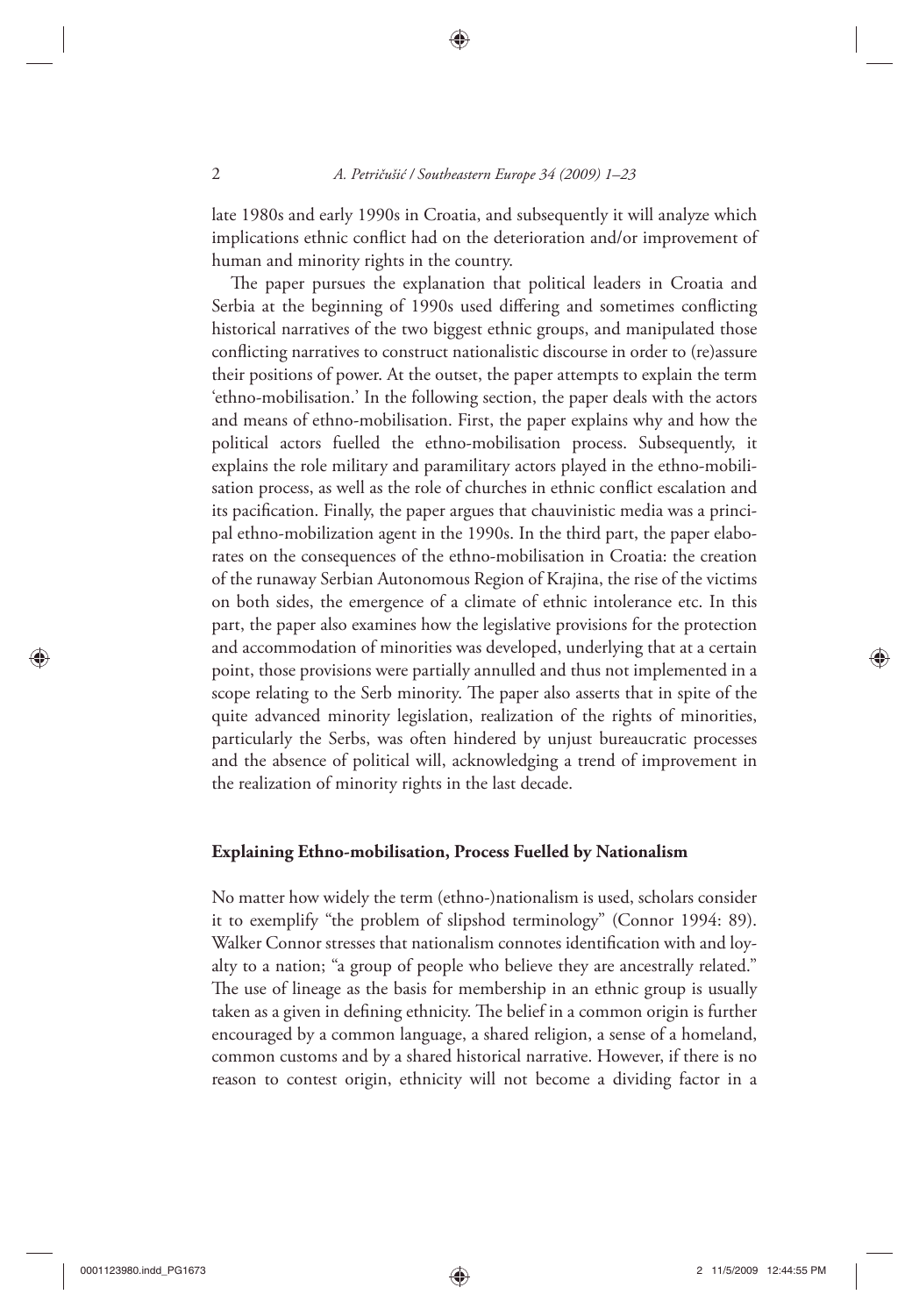society. It becomes 'problematic' only when threatened in any sense (Sekulić 2003: 143). Contrary to such a position, the constructivist approach to ethnicity argues that a nation is a pure social construct. Ethnicity, like all social phenomena, is understood by this approach to be a 'construction' produced historically through human activity (Berger and Luckmann 1966: 106). When a discourse of ethnic belonging is framed in terms of 'the Other' that is threatening 'the Self,' it develops into a negative construct that can be easily manipulated.

 Ethno-mobilisation can be interpreted as a strategy in which (political and economic) elites manipulate ethnic sentiment in order to mobilise people into conflict, thus offering legitimization of their authoritarian style of governing. Ethno-mobilisation might be understood as an instrumentalisation of ethnicity, or in other words, the (mis)use of ethnicity by the elites in order to mobilize the masses for the realization of their political (and even personal) goals and interests. Within the setting of the post-communist transformation of political cultures, societies and economies in the countries that emerged with the dissolution of the Socialist Federal Republic of Yugoslavia (SFRY), ethnic mobilization implied grouping around ethnic lines and the (re)emergence of ethnic cleavages, the consequences of which could be seen in the segmentation of the society. Ethnic mobilization, in my understanding, emerged as a response to the threats and fears that had been intentionally fostered, or even manipulated, by politicians who simply employed pre-existing historical narratives and myths. Different historical narratives served indisputably as the means of manipulation in the process of ethno-mobilisation. Those were instrumentalised through media and political rallies, and supported by political, economic, military, and religious elites, who modelled the dynamics of political system change in order to (re)assure their power positions. Namely, it was the entirely different understandings of the past of the different ethnic groups that constituted the SFRY that had caused the collapse of the federation and prevented political elites, who had emerged at the end of the 1980s and the beginning of the 1990s, from reaching a consensus regarding the best remedies and peaceful solutions. Similarly, Babić argues that stereotypes, prejudices and stigmas were activated in the symbolic and practical-political sphere as mobilizing agents (Babić 2006). In a context in which the historical narratives of the constituent peoples consisted of mutual resentment, recrimination, and blame, and the peoples defined each other as 'the Enemy,' it was impossible to maintain the SFRY as a long-term, stable, multiethnic state. Subsequently, the failure of Yugoslavia's people to develop a common historical narrative contributed to the preservation of inter-group boundaries,

◈

⊕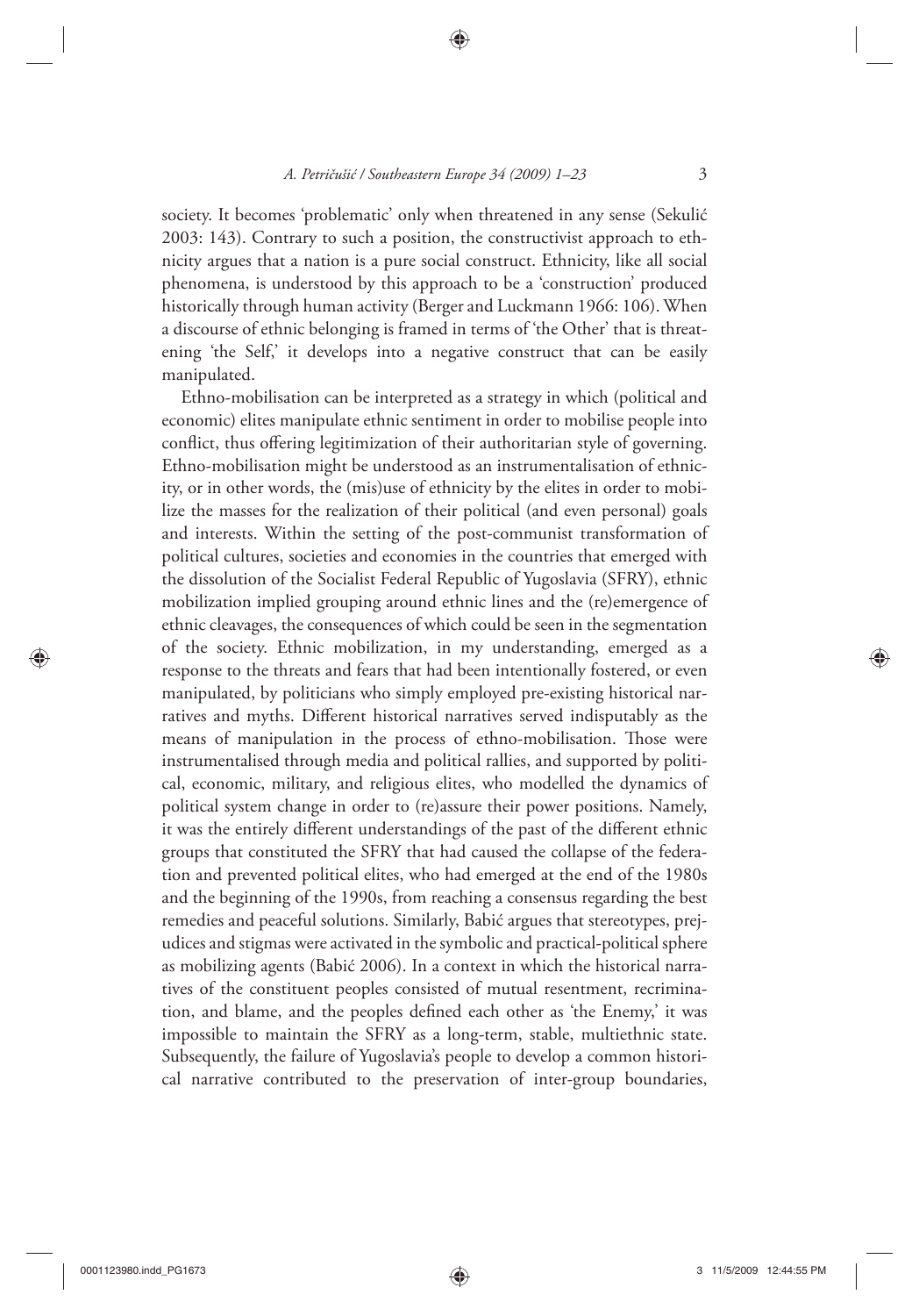⊕

whereas the federation collapsed because of the political illegitimacy of Communism and the decline in living standards. It is believed that illegitimate systems are much more vulnerable to collapse than legitimate systems, and are harder hit by economic crises. A chain of unpopular and unsuccessful economic reforms in the 1980s further encouraged the decline in living standards, which is common to command economies, and significantly contributed to the dissolution of the federation.<sup>1</sup>

Only a minority of scholars argue that the conflict was a result of the politics of transforming a socialist society to a market economy and democracy (Woodward 1995). However, the majority of scholars agree that economic criteria constituted just a part of the jigsaw-problem that provoked the dissolution of the country and caused an escalation of nationalism. Similar to the latter assertion, the position of the Scholars' Initiative is that the following factors may possibly have influenced the break-up of SFRY: (1) economic decay, (2) the political illegitimacy of the communist system, (3) structural factors (in particular, the dysfunctional federal system), (4) differing levels of pluralistic political culture across Yugoslavia's constituent federal units, and (5) the failure to develop a common historical narrative. 2 Woodward suggests that, in addition to above enumerated factors, an unfavourable international situation where former Yugoslavia was of no importance should be taken into account when considering its break-up (Woodward 1995).

## **Actors and Means of Ethno-mobilisation**

## *Political Actors that Fuelled the Ethno-mobilisation Process*

Monopoly of power allows for easy misuse of different historical narratives of the other ethnic groups as a trigger for ethnic conflict. The following paragraphs will analyse briefly how the political elites embraced nationalistic discourse in order to gain the power position (in Croatia) and maintain it (in Serbia).

After almost five decades of communist totalitarian rule, opposition parties were legalized in Croatia and Slovenia in 1989, widening the gap between the two countries and Serbia with its satellites. In 1990, the first multi-party

◈

 <sup>1)</sup> See Scholar's Initiative research results, at < http://www.cla.purdue.edu/academic/history/ facstaff/Ingrao/si/scholars.htm>.<br><sup>2)</sup> The Scholars' Initiative, "The Dissolution of Yugoslavia: Competing Narratives of Resentment &

Blame", at <http://www.cla.purdue.edu/history/facstaff/Ingrao/si/scholarsprospectus.htm>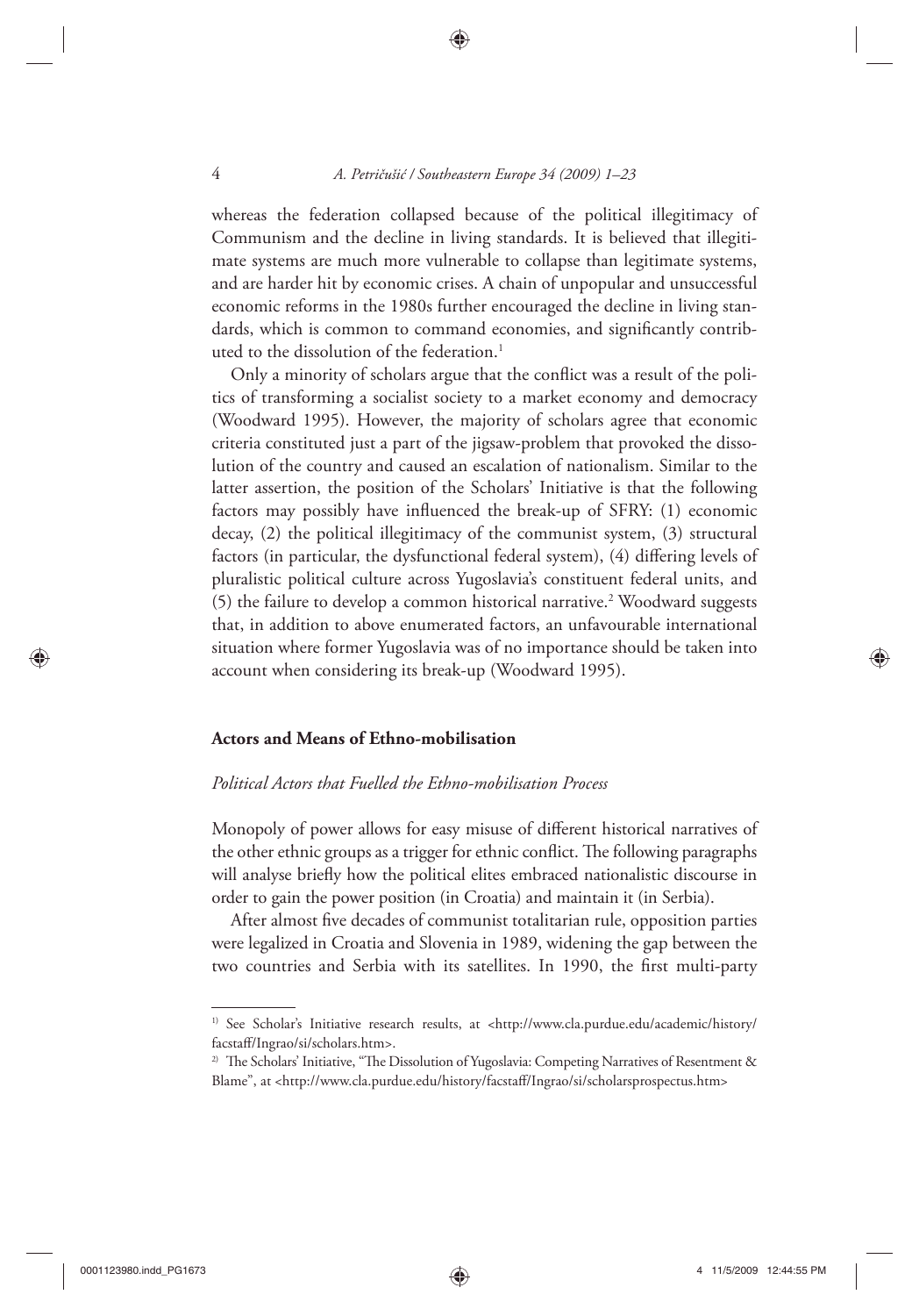⊕

elections took place. The Croatian Democratic Union (Hrvatska Demokratska Zajednica, HDZ) headed by former JNA general and historian Franjo Tuđman won the majority of seats in parliament. Even though quite a substantial number of voters supported more moderate political options (the reformed Communists and the Coalition of People's Accord together won 50% of the votes), the electoral system of that time enabled the establishment of a singleparty government.<sup>3</sup> The Serbs of Croatia also organized themselves politically in February 1990. The Serbian Democratic Party (Srpska demokratska stranka, SDS), led by Jovan Rašković, requested to change the regional policy that did not serve the interests of the Serbian people any longer, advocating full territorial autonomy at first, and later independence. The SDS, apart from in the Knin region, did not manage to organize itself properly prior to the elections, which resulted in a gain of only five seats in Parliament. The poor result was also a consequence of the fact that domestic opinion among Croatia's Serbs was still moderate as most of them chose to vote for the reformed communists, the SDP. After the electoral victory of the HDZ, the SDS became even more radical.

The Serb regime that was defending preservation of Yugoslav federation, as well as its allies in Montenegro, Vojvodina, and Kosovo, and the Serb population in Croatia were unwilling to recognize Croatia's assertion of independence. The Serbs in Krajina, orchestrated from Belgrade, responded with the organization of a "Referendum on Serbian autonomy" on 17 August 1990. The referendum was held in the area of Knin, Benkovac, and Obrovac, but it was also possible to cast a vote in Belgrade. It is estimated that 48,000 voters took part, and almost 100% of them voted in favour of secession from Croatia. This date is considered to mark the beginning of the so-called Log Revolution (Balvan revolucija), as the local Serb population, already well armed, placed logs over the roads in Krajina to hinder travel between the Northern and the

◈

0001123980.indd\_PG1673 5 11/5/2009 12:44:55 PM

<sup>&</sup>lt;sup>3)</sup> The runoff voting system of the time favored the two strongest parties. To this end, it allowed the HDZ, the party with the relative majority, to win 205 out of 356 Parliamentary seats with 42% gained votes in the election. The reorganized Croatian League of Communists, renamed the Croatian League of Communists — Party for Democratic Changes (Savez komunista Hrvatske — Stranka demokratskih promjena, SKH-SDP, and later renamed again Socijaldemokratska pratija Hrvatske, SDP) and the Coalition of People's Accord (Koalicija narodnog sporazuma, KNS) came in second and third, respectively. The Coalition of People's Accord encompassed the Croatian Social Liberal Party, the Croatian Peasants Party, the Croatian Democratic Party, the Croatian Christian Democratic Party, the Social Democrats of Croatia, and a number of local, youth, and environmentalist groups and individual candidates.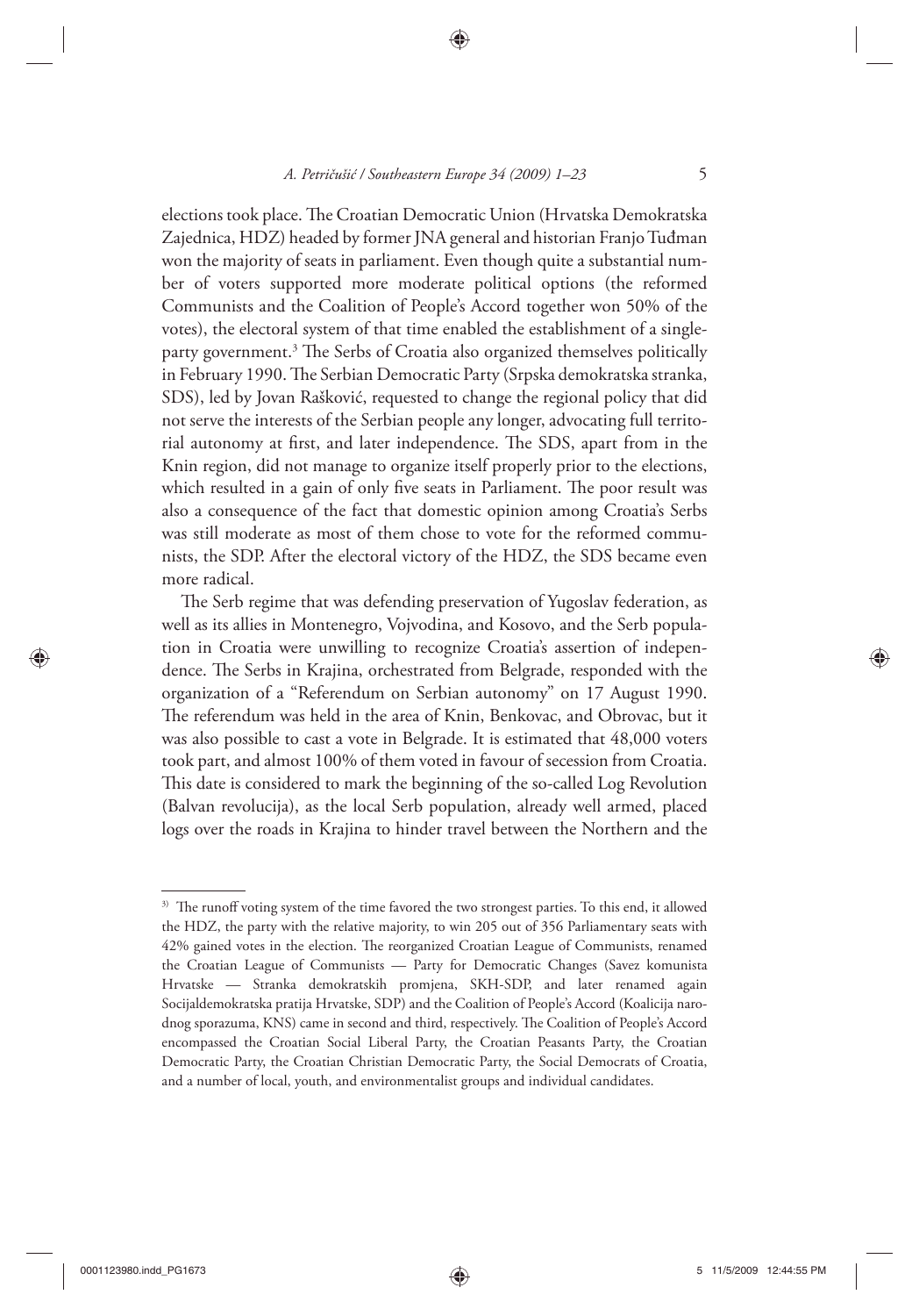⊕

Southern parts of the country. On 30 September 1990, the Serbian National Council, under the auspices of Milan Babić, declared "the autonomy of the Serbian people on ethnic and historic territories on which he lives and which are within the current boundaries of the Republic of Croatia as a federal unit of the Socialist Federal Republic of Yugoslavia". On December 21st, 1990, Croatian Serbs in Knin announced the creation of a Serbian Autonomous District (SAO Krajina) and declared their independence from Croatia.

 On the other side, the majority of people in Croatia welcomed the fall of Communism and greeted the establishment of a new government with romantic hopefulness. In conforming with the will of the citizens expressed at the independence referendum<sup>4</sup> held in May 1991, the Parliament adopted the Constitutional Decision on the Sovereignty and Independence of the Republic of Croatia on June 25th, 1991, which established that "the Republic of Croatia is initiating proceedings for disassociation from the other republics and from the SFRY […] and […] is initiating proceedings for international recognition." At the same sitting of all three chambers, the Parliament also passed the Declaration on the Establishment of the Sovereign and Independent Republic of Croatia.<sup>5</sup> After the three-month deferral of the Constitutional decision of June 25th expired, the Parliament proclaimed the country's independence on October 8th, 1991. In January 1992 other countries began to recognize Croatian sovereignty. The first ones to do so were the Holy See, Germany and Iceland. On January15th, 1992, the European Communities announced the recognition of a sovereign Croatia. Soon after, the country was admitted into United Nations (on May 22nd, 1992).

 Celebrating the change of regime, numerous mass gatherings were organized throughout the country, where the newly agreed upon national symbols (tremendously similar to Ustaša symbols) were widely displayed. The victory of HDZ contributed to a rise of fear within the Serb community. Recalling historical narrative in which the Serbs were victims of the nationalistic Ustaša World War II regime, these fears were hardly dispelled the benevolent tolerance of the newly established political elite or the open use of Ustaša symbols and corresponding terminology (Žunec 2008: 35). Ivo Goldstein rightly concludes that "[m]any members of the new government were drunk with success

<sup>&</sup>lt;sup>4)</sup> According to the Report of the Republican Commission for the Implementation of the May 22nd, 1991, Referendum, 84.94% voters voted in the referendum, and 93.94% of citizens spoke out for Croatian independence and sovereignty.

 <sup>5)</sup> Declaration on the Establishment of the Sovereign and Independent Republic of Croatia, Official Gazette, 24/1991.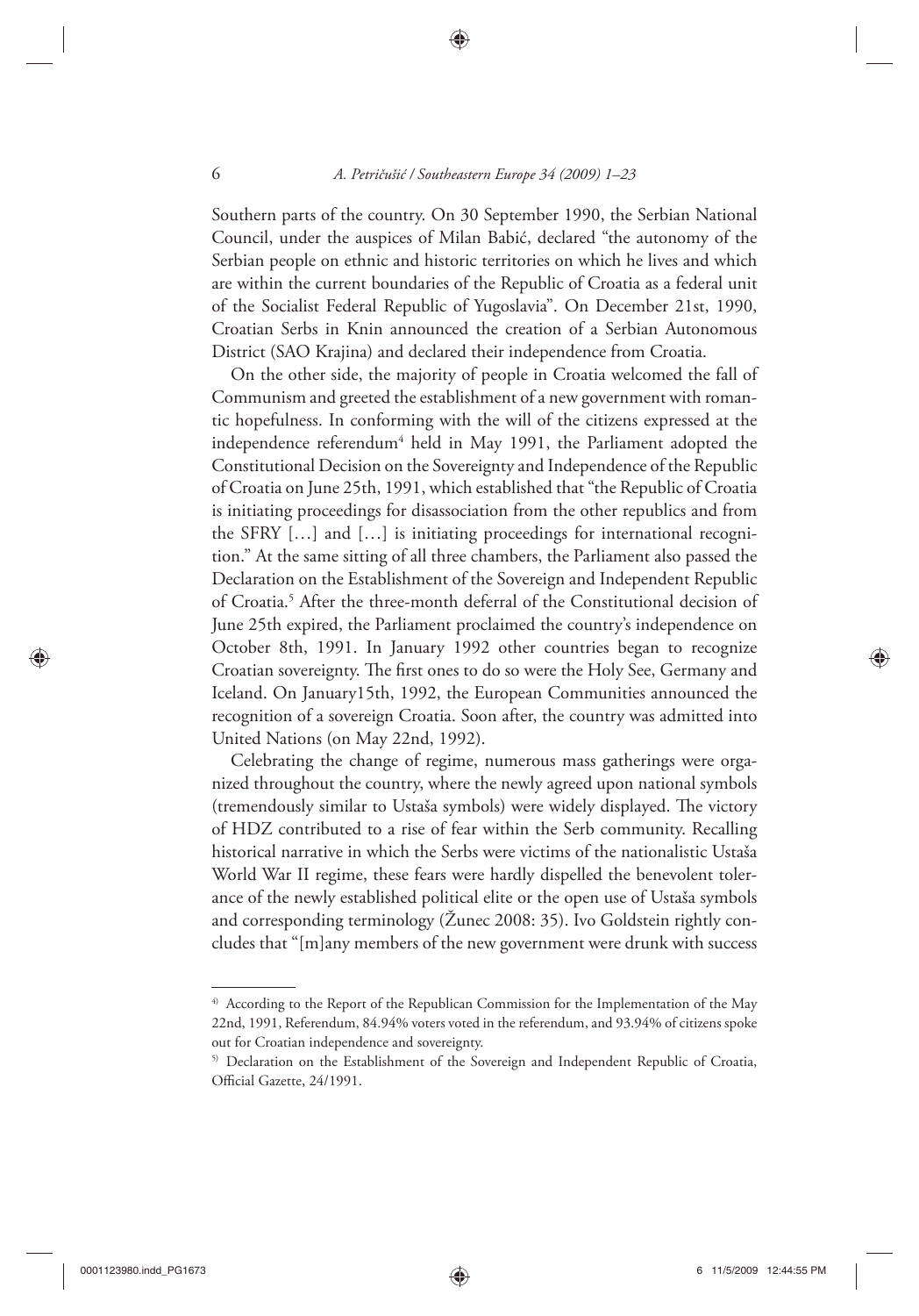and behaved as if they had forgotten, or perhaps only underestimated, the fact that Croatia was still in Yugoslavia with over half a million Serbian citizens who relied on Yugoslavia and were being increasingly manipulated from Serbia" (Goldstein 1999: 381-382).

 Serb leaders in Croatia claimed that the denial of constituent people status for their ethnic group would endanger their well-being in a country with a leadership they considered nationalistic. At the same time, Slobodan Milošević's policy in Belgrade was backing their claims, aiming to unite a Serbian nation scattered across the Yugoslav republics. 6 Milošević, having occupied the position of President of Serbia since December 1990, exercised control over the four members of the so-called Serbian Bloc within the Presidency of the SFRY (consisting of the representatives of the Republic of Serbia, the Republic of Montenegro, the Autonomous Province of Vojvodina, and the Autonomous Province of Kosovo and Metohia). Political organization of Croatian Serbs was being orchestrated from Belgrade. The rise of Milan Babić, leader of the Krajina Serbs who managed to succeed Jovan Rašković through undemocratic means, was a defeat to the original section of the SDS in Croatia. Babić's pro-secessionist politics were backed by Belgrade, which was not willing to tolerate the more moderate politics of Serb representatives from Slavonia, Baranja, Banija, Kordun, Rijeka, and Istria, who were looking to take the lead via negotiation. Conversely, Belgrade supported the Serb representatives of Dalmatia and Lika, and their leader Babić, who were opposing a dialogue with the Croatian authorities. In spite of the fact that some authors openly argue that conciliatory moves by the Croatian authorities at that time could have been conducted in more efficient way, it is true that all attempts to negotiate compromise with the rebellious Serb population were repeatedly rejected by their local political leaders. At the same time, "moderate Serbs who disagreed with Belgrade's conflictual strategy were branded as traitors" (Gagnon 1994/95:130-166).

<sup>&</sup>lt;sup>6)</sup> It is widely asserted in academic literature that the Serb nationalists of the time manipulated the idea presented back in 1847 in Ilija Garašanin's pamphlet "Načertanije" that promoted Serb national unification and the creation of the Greater Serbia, which would consist of Serbs of the Austro-Hungarian and Ottoman empires. The 1986 Memorandum of the Serbian Academy of Sciences and Arts (SANU) is another document that was widely exploited either to raise Serb nationalistic sentiments at the end of the 1980s or to underscore them in relation to other ethnic groups. The Memorandum intensified the Serb historical interpretation claiming that the Serbs were being degraded, and that as they constituted the biggest ethnic group in the federation, a more centralistic organization of the SFRY was called for. See e.g. Judah (1997: 56) and Žunec (2008: 35-45).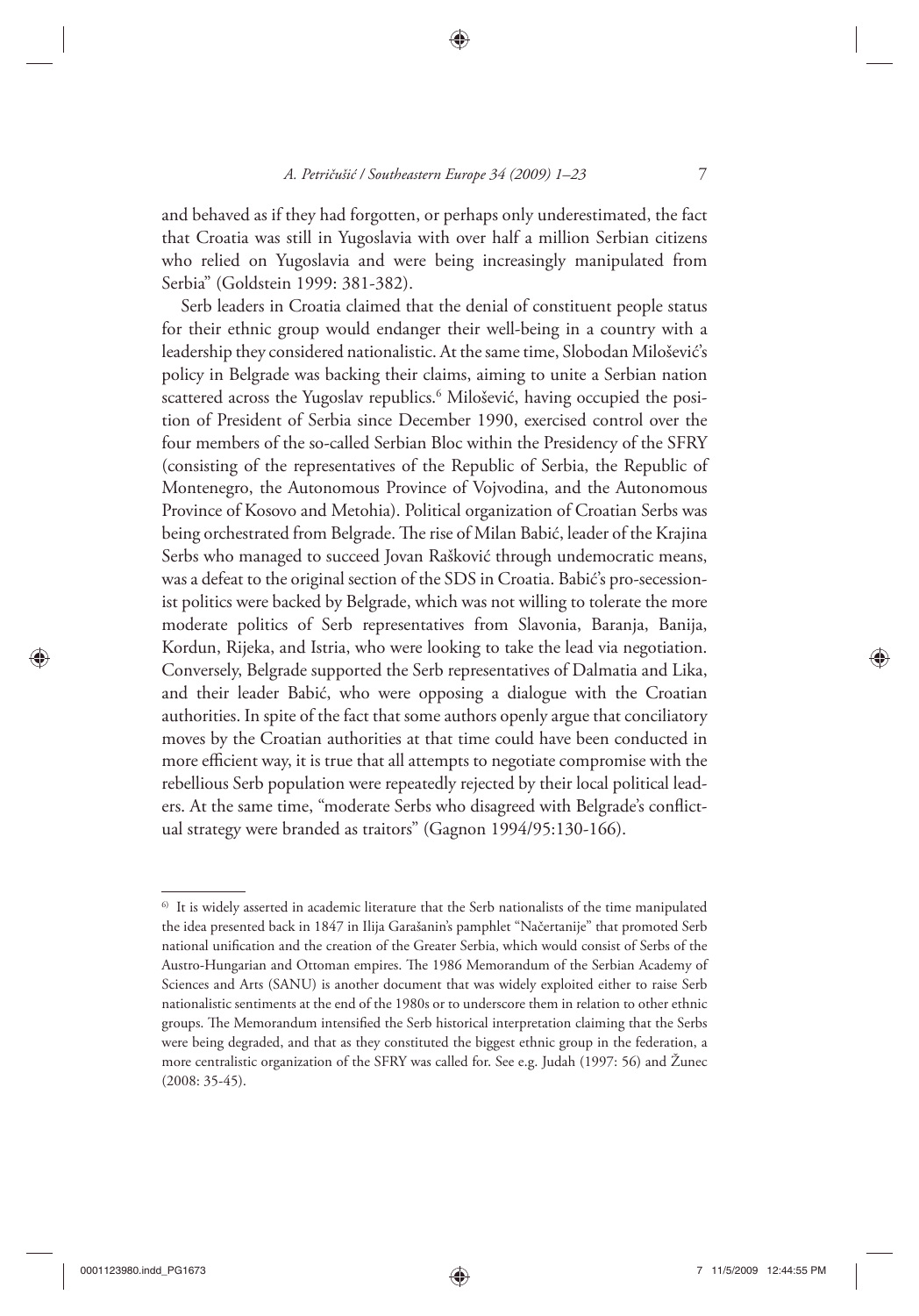⊕

The Croats perceived the Serb ethno-mobilisation process as a call for a creation of Greater Serbia, and one Croatian source explains it as "a plan for the political union of Serbs in Serbia and those outside the Serbian border, and for the abolition of autonomy in Vojvodina and Kosovo" or as "a device for the destruction of Yugoslavia, promoting, as it did, the idea of the total national and cultural integration of the Serbian people, regardless of where they lived. It envisaged all Serbs in one state, whether it was called Greater Serbia or Yugoslavia" (Nikić 1994: 18).

 Whereas, as stated above, the historical narrative backed by the majority of Serbs "emphasized both their suffering at the hands of others and their sacrifices in sustaining the dream of a united Yugoslavia" (Ramet 1992) the dominant Croatian historical narrative identified the Croatian nation as the one that had been unfairly subordinated to the Serbs — from 1918 in the Kingdom and after 1945 by a Communist regime directed from Belgrade. The different narratives also reflected differing understandings of the break-up of SFRY: while Croats acknowledged it, Serbs claimed the dissolution should not even be recognized.

The Serb historical narrative was exploited by the Serbian regime led by Slobodan Milošević, who had succeeded in consolidating political power at the expense of the communist formula of 'brotherhood and unity,' but later realised that the nationalist discourse would allow him to maintain the power. In Croatia, historical narrative was systematically pursued by governing political actors in the country who controlled the media, and by the country's diaspora, which fuelled a resurgence of Ustaša nationalism. A substantial portion of HDZ supporters were Ustaša émigrés and their descendants, who hoped that the electoral victory of this political party would mean amnesty in Croatia and make their return to their homeland possible. Only an independent and sovereign Croatia fit their historical model, as the nationalistic sentiments in connection with the Independent State of Croatia from WWII were much stronger among emigrant Croats. Gathered around the Croatian Catholic priests in Catholic communities in exile, they were able to publicly foster a national sentiment, something that had been banned in the motherland. It is, therefore, believed by several historians that the diaspora's role was predominant in forming the Croatian claim of independence, as the majority of the population within the country itself favoured the confederalist idea in 1990 (Goldstein 1999: 382).

Similarly, General Martin Špegelj, the first Croatian minister of defence, argues that the Ustašism in Croatia has "been brought from outside, by the return of extreme emigrants in Croatia. They were not high or lower ranking

◈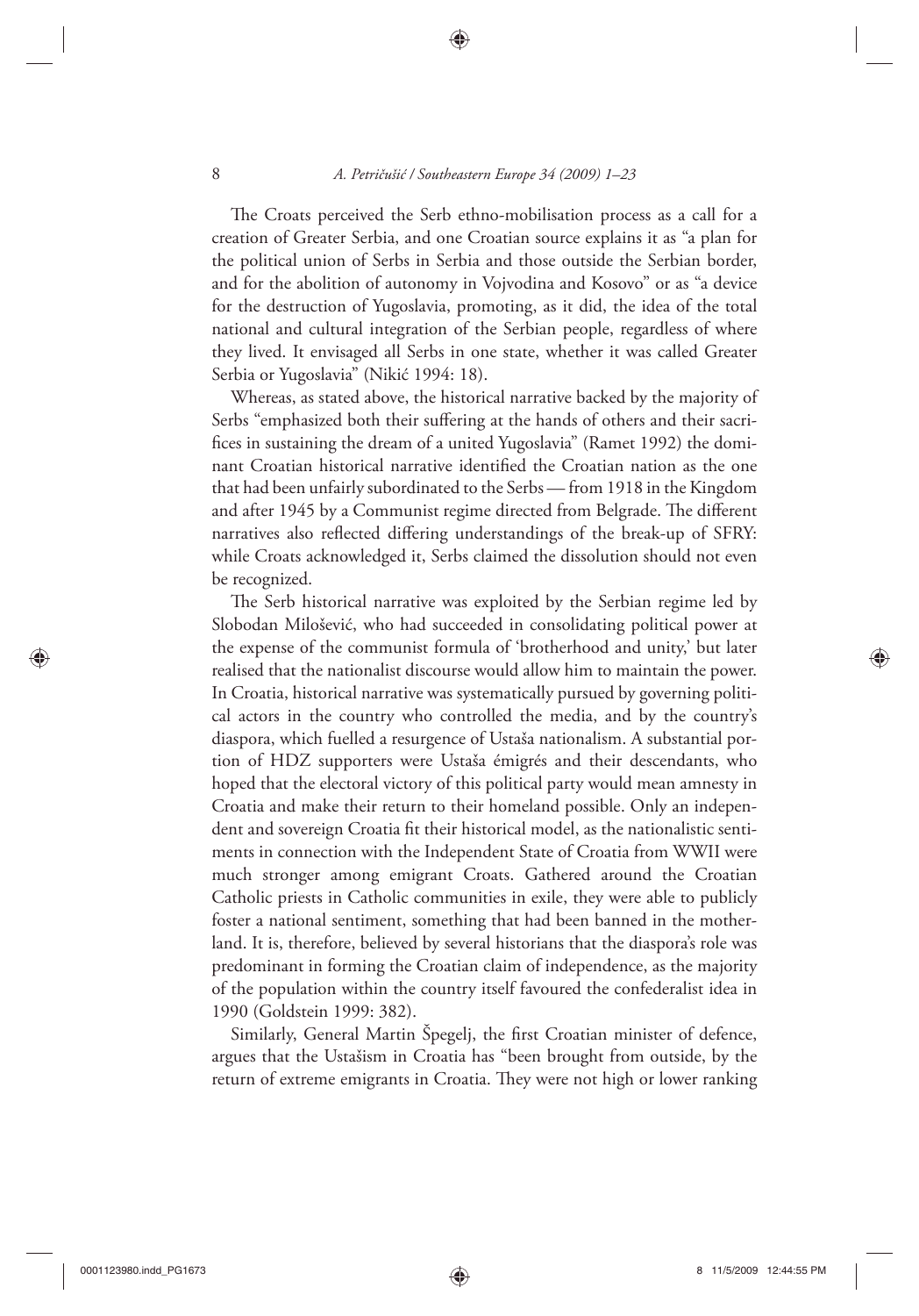officers of former NDH, but those who thought that heritage of Ustašism will be good ground for creation of new power in Croatia, and that they would obtain personal profit. Indeed, they won power and personal profits; however, their presence in politics has caused a shaking of power and big problems even nowadays. That fact, alongside with undermining of Serb's houses in Spring 1991, made worse damage to Croatia's defence than whole JNA aggression. We have suffered consequences ever since and witness different sorts of neofascism emergence" (Špegelj 2001: 55-56).

#### *Military and Paramilitary Actors*

The military is not only a resource, but also an object of ethnic conflict (Horwitz 1985). Particularly during the dissolution of the SFRY, where the military was the last (and for sometimes the only) integrating element of the dying socialist federation, the JNA attempted to assume a leadership role. As Horwitz rightly argues, "in deeply divided societies it is doubtful that any single institution can reverse the cumulative effects of all the others. Instead, bitter experiences in the armed forces often seem to generate ethnic resentments" (Horwitz 1985: 443).

 After it became obvious that the SFRY would collapse, the military leadership advocated a fight for the preservation of Yugoslavia, but due to a lack of support from the Yugoslav presidency, this line of action was not taken. The Serb leadership, however, seized this loyalty, approached Army leaders, and convinced them that the plan for a great Serbia might be the cure for Yugoslavia. The Yugoslav Peoples Army (JNA) was in reality controlled by Slobodan Milošević. From 1 October 1991, in the absence of the representatives of the Presidency from Croatia, Slovenia, Macedonia, and Bosnia and Herzegovina, the four members of the Serbian Bloc in the Presidency of the SFRY exercised the powers of the Presidency, including that of collective Commander-in-Chief of the JNA. Generals Veljko Kadijević and Blagoje Adžić, who directed and supervised the JNA forces in Croatia, were in constant communication and consultation with Milošević. The armed conflict in Croatia remained internal in nature until 7 October 1991. However, as the JNA intervened and partially occupied the country on 8 October 1991, the armed conflict became international.<sup>7</sup> From August 1991 until June 1992, Serb forces, comprised of JNA units, local terrotorial defence (hereinafter: TO, after Croatian

◈

 <sup>7)</sup> Indictment against Milošević, Case No. IT-01-50-I.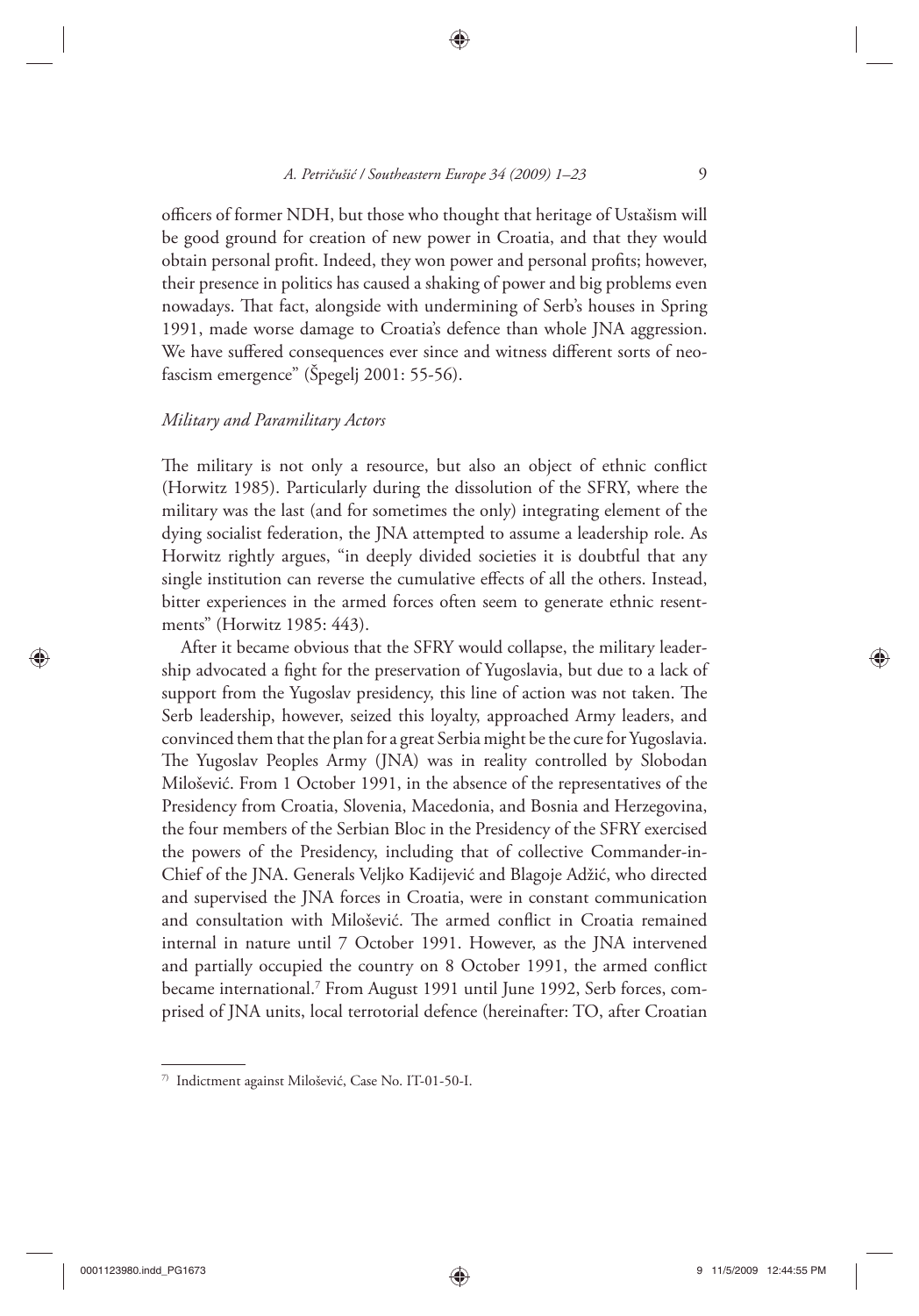⊕

'teritorijalna obrana') units and TO units from Serbia and Montenegro, local and Serbian MUP police units, and paramilitary units attacked and took control of towns, villages, and settlements in Krajina Region, Western Slavonia, and around the city of Duborvnik. After the take-over, Serb forces in cooperation with the local Serb authorities established a regime of persecution designed to drive the Croat and other non-Serb civilian populations from these territories. 8

 On 25 June 1991, Croatia and Slovenia declared their independence from the SFRY. The Federal Presidency of Yugoslavia soon withdrew the JNA from Slovenia, as the republic had a small percentage of Serbs in its population. The same was not true of Croatia, which had a significant Serb population. According to the 1991 population census, the Serbs comprised 12.5% of population, making it the second biggest and constituent ethnic group in the country.

The JNA officially withdrew from Croatia in May 1992, up until that time feigning unwillingness to intervene in the conflict between Croatian authorities and Serb rebels (Ambrosio 2001: 35). However, the fact that the JNA had been leaving staff and supplies behind in the republics as it withdrew to Serbia and Montenegro proves that the JNA had indeed supported the Serb rebels in Croatia (and Bosnia and Herzegovina). This military equipment formed the basis for the creation of new armies. This was not the only JNA 'contribution' to the escalation of violence in Croatia. At first, under the guise of claiming to defend Yugoslav unity, the official rhetoric changed in 1991 and 1992 as the JNA openly took the Serb side in the conflict between the Croatian authorities and the Serb insurgency.

## The Role of Religious Communities in Ethnic Conflict Escalation and its *Pacifi cation*

Religion was a significant element of ethnicity and re-confirming identity at the beginning of the 1990s, but nevertheless was put at the forefront of identity consolidation in Croatia. Such high-positioning of religion in a postsocialistic society and the sudden favourable treatment of the catholic Church, which had been oppressed throughout the previous 45 years, accompanied by the pro-nationalistic attitude of certain parts of the clergy that openly contributed to the Tuđman regime, probably contributed to the massive public perception that the war was (also) an inter-religious conflict.

8) *Ibidem*

◈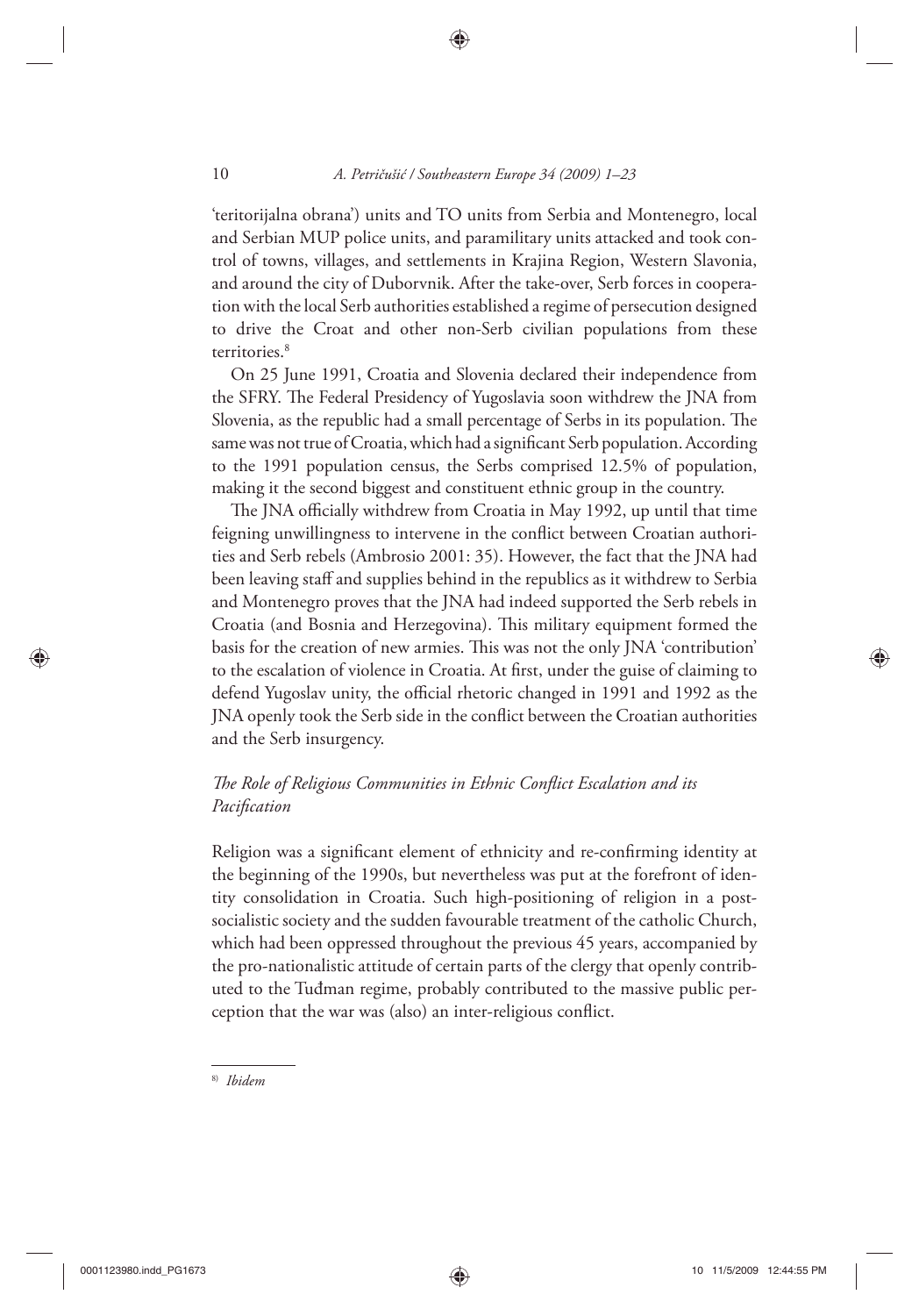Although it is not considered that the conflict between the Serbs and the Croats in the territory of Croatia was of a religious nature, religion contributed to the creation of a climate of mutual mistrust among the two (religious) communities (Ćimić 1998). Destruction of religious facilities and the murder and mistreatment of clergy played an important role in purging the territories, and thus in ethnic cleansing, particularly at the beginning of the 1990s when a number of Catholic churches and monasteries were destroyed in territories occupied by the Serbs. Revenge along the same lines was taken on the Orthodox churches upon the liberation of the occupied territories. Destruction of church facilities was largely a symbolic act since the temples were destroyed primarily as the national and ethnic symbols of other community's presence in a certain territory.

The role of the religious communities in the ethno-mobilisation process cannot, however, be diminished, as all of them significantly contributed to ethno-mobilisation. In addition, there were numerous appeals to religion in official propaganda, and the Croatian political establishment of the 1990s tacitly received support from the church, as the presence of then-current political leaders was warmly welcomed at festive occasions that were regularly broadcasted on public television.

 Nevertheless, one cannot refute the fact that religious communities in the Balkans issued various appeals for reconciliation and joint prayer even during the war. Correspondingly, the leaders of the Islamic, Roman Catholic, and Serbian Orthodox communities in Bosnia stated in November 1992 that "[t]his is not a religious war, and that the characterization of this tragic conflict as a religious war and the misuse of all religious symbols used with the aim to further hatred, must be proscribed and is condemned" (Powers 1996: 221-252).

Visiting Croatia for the first time in 1994, Pope John Paul II invited Croats to forgive and reconcile with their neighbours, thus promoting peace among nations that, at that time, were in open conflict. The Pope's subsequent visits to Croatia in 1998 and 2003, Bosnia and Herzegovina in 2003, as well as to Slovenia and Albania continued to spread the message of reconciliation between the Orthodox Slavs and the Roman Catholic Slavs of the region.

The Vatican was the first state to recognize Croatian independence on January 13th, 1992. Two days later Germany did so as well. There have been numerous speculations as to whether recognition came as a gesture of support from co-religionists, underlying the cleavage between Croatian Catholicism and Serb Orthodoxy. Similarly, it has been noted both in literature and in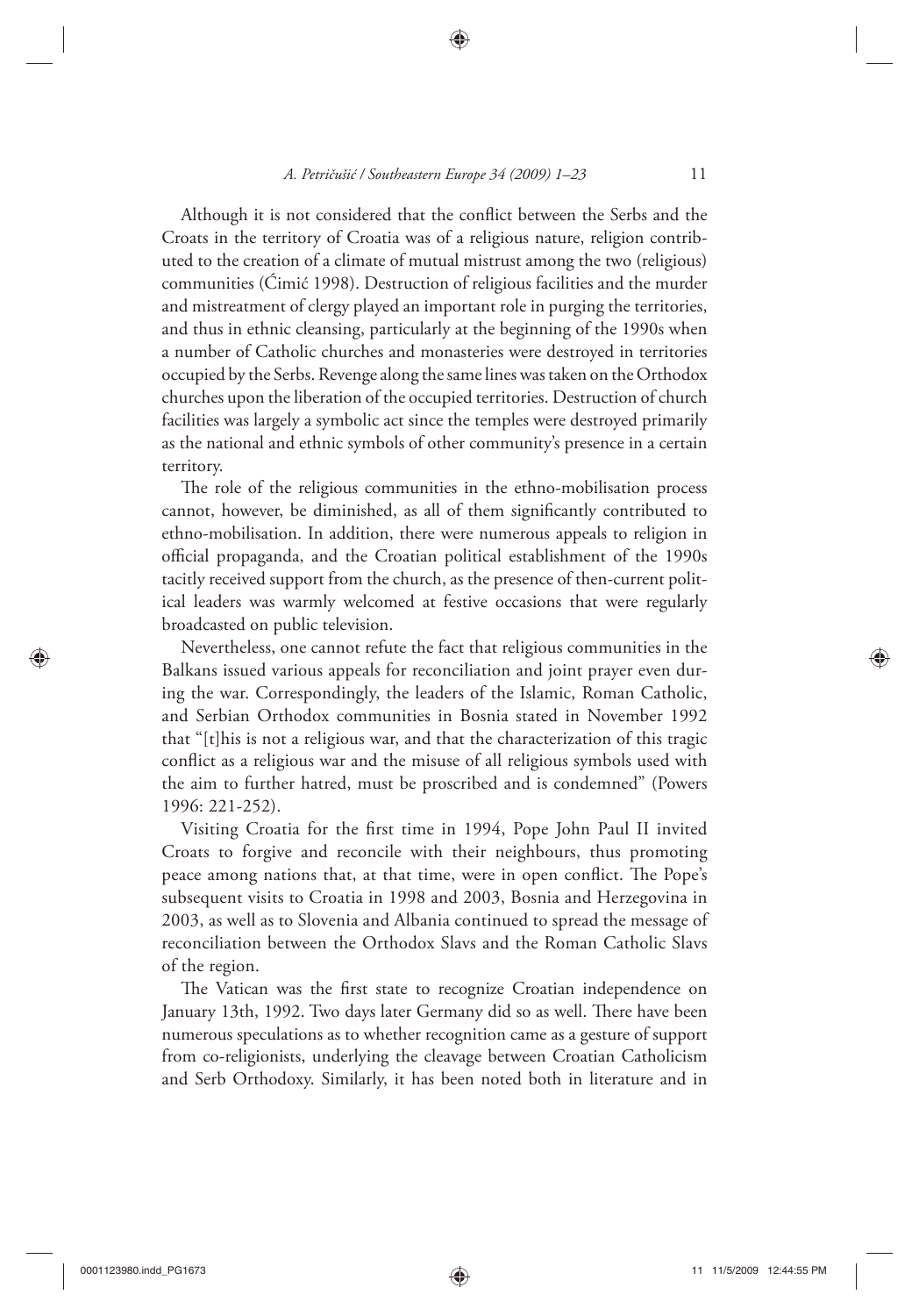⊕

everyday discussions that Russia was possibly favouring Serbia because of the correlation with the Russian and Serbian Orthodox Churches, and that Islamic countries granted substantial financial assistance to Muslim religious communities during and after the war in Bosnia and Herzegovina.

 Contrary to the popular claim that Germany supported Croatian and Slovenian independence as a result of its co-religious sympathy, the findings of the Scholars' Initiative claim that "Germany (and also Austria, Hungary, Denmark, etc.) were not secretly working for Croatian/Slovenian independence at the beginning of 1991. Even at the beginning of the crisis in June 1991, according to the available sources, Germany did not intend to support the break-up of Yugoslavia. During the last quarter of 1991, however, it was Germany who persuaded the EU, and later the US, to recognize Slovenia and Croatia and BIH."<sup>9</sup> German recognition was a result of its own valuing of the right to self-determination, since this country had not long before experienced the unification of the German nation.

 Since Catholic Archbishop Bozanić took a leading position in the Croatian Catholic Church in 1997, it can be noted that the clergy de-intensified their open support for the HDZ and even openly criticized the government. In November 1999, the Croatian Catholic Bishops' Conference refused to endorse the HDZ party in the January 2000 elections, calling on the faithful to vote freely and to overcome the old, intolerant one-party mentality. Since 1997, the Catholic Church has also sought a more proactive role in advocating reconciliation, promoting the return of (mostly Serb Orthodox) refugees, and initiating several meetings with Orthodox clergy from Serbia. Catholic Radio includes a monthly program on Ecumenism, inviting speakers from other religious communities.

#### *Chauvinistic Media in the 1990s: Principal Ethno-mobilisation Agent*

 Whereas the end of the 1980s witnessed the rise of free media, in the 1990s the government had almost no support for non-apologetic media, while, at the same time, a rather passive public opinion tolerated the nearly non-existent freedom of speech of the 1990s. At the beginning of the 1990s, the press began to address previously taboo subjects, some even attempting to rehabilitate the NDH, or at least to improve its historic image. The openly chauvinist

<sup>&</sup>lt;sup>9)</sup> Scholar's Initiative, Team 5 Report "The International Community & the FRY/Belligerents", at <http://www.cla.purdue.edu/history/facstaff/Ingrao/si/scholarsprospectus.htm>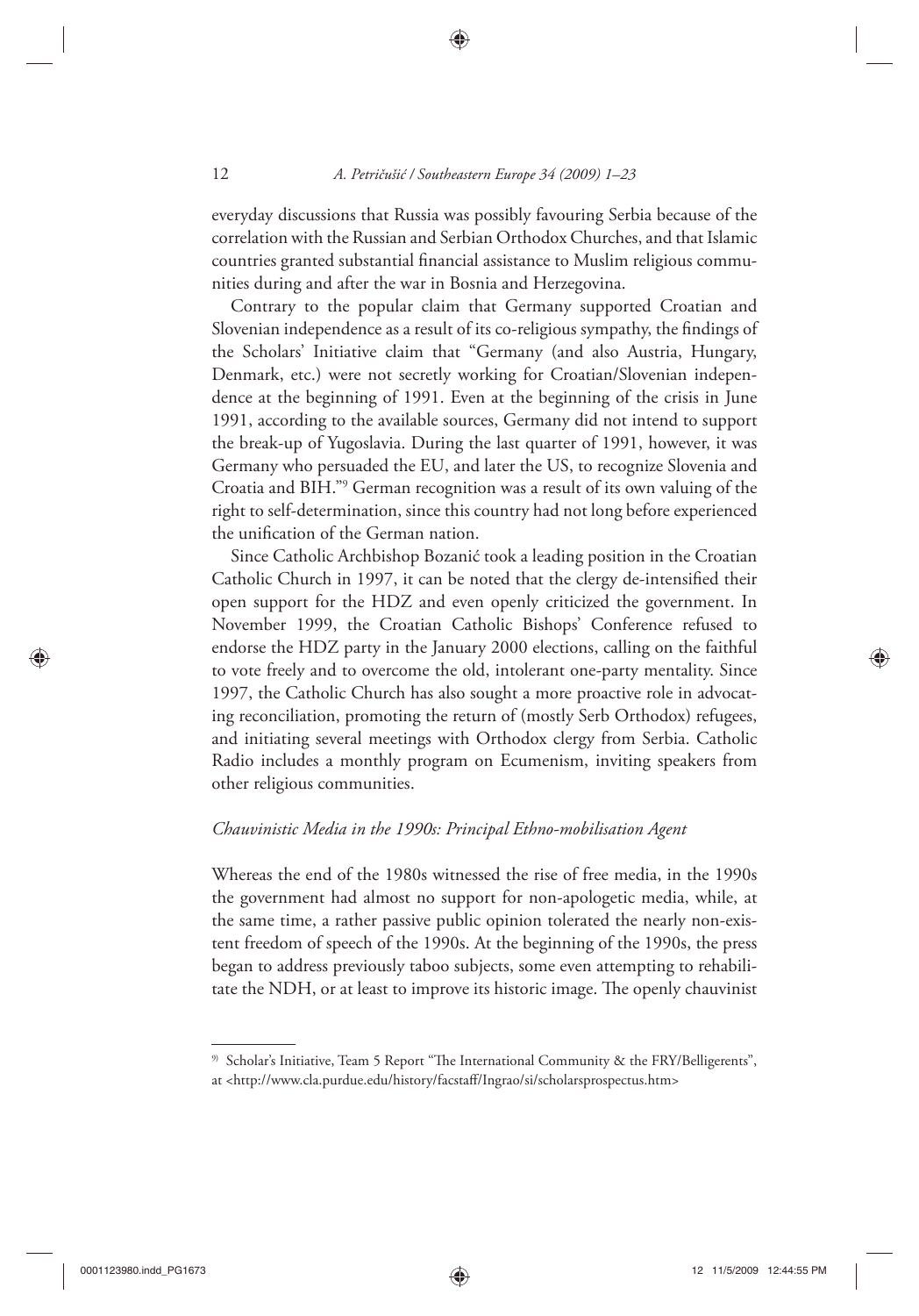weekly "Slobodni tjednik" used hate speech, usually directed toward the ethnic Serb minority. The state-owned media were not as openly prejudicial towards the Serb minority, but the partial and censored reporting on war crimes committed by Croats made them responsible for the creation of a hostile attitude towards the entire Serb population in Croatia. One thing is certain - the media did not contribute to the pacification of ethnic groups in the 1990s. In addition, members of national minorities, particularly the Serbs, were dismissed from their positions at the Croatian Radio and TV stations.

The newly established media entities (e.g. the National News Agency, HINA) or the ethnically purged old ones (e.g. the Croatian Radio Television) contributed to the process of ethnic mobilization and to the 'war of words' in which the Serbs were labelled as secessionists, unpatriotic and Yugo-nostalgic. In this way, both the Serbian and the Croatian "elites mutually reinforced each other's claim, becoming mirrors of one another and doing, in effect, exactly what opposing side accused them of doing" (Eide 1997, 59). Ethnically-based inflammatory speeches held during public events or circulated in the media in early 1990s were recurrent on both sides. It was soon inevitable that the 'war of words' would turn into a 'war of bodies,' and the Serb minority rebellion in Croatia that started in the summer of 1990 turned into bloodshed in 1991 and led to open warfare between improperly armed Croatian police forces and the insurgents backed by the JNA. A violent conflict along ethnic cleavages provoked by elites was thus instrumentalised through the media "in order to create a domestic political context where ethnicity is the only politically relevant identity" (Gagnon 1994/95).

 Apart from the ethno-mobilisation campaigns that were conducted, ethnomobilisation was fostered through mob rallies that were organized throughout Yugoslavia, predominantly in rural areas. Such mob rallies, directed by the Milošević regime in Serbia, built the myth of a genocidal nature in other Yugoslav nations who were then accused of threatening the preservation of the Serbian nation. The Kosovo Albanians were thus demonized as internal enemies who were eradicating the Serb population in Kosovo, both by killings of the Serbs and by their high birth rate, resulting in demographic growth that was changing the ethnic structure of the province. The Croats were, on the other hand, demonized —pointing at their collaborationist past— with the aim of reminding the Serbs in Serbia —but predominantly those in Croatia of the Second World War Ustaše atrocities against the Serbs, Jews and Roma in order to mobilize them. Those nationalist political campaigns were possibly due to the loyalty of the media controlled by the League of Communists of Serbia —the Serb communist party— to the Milošević regime (e.g. daily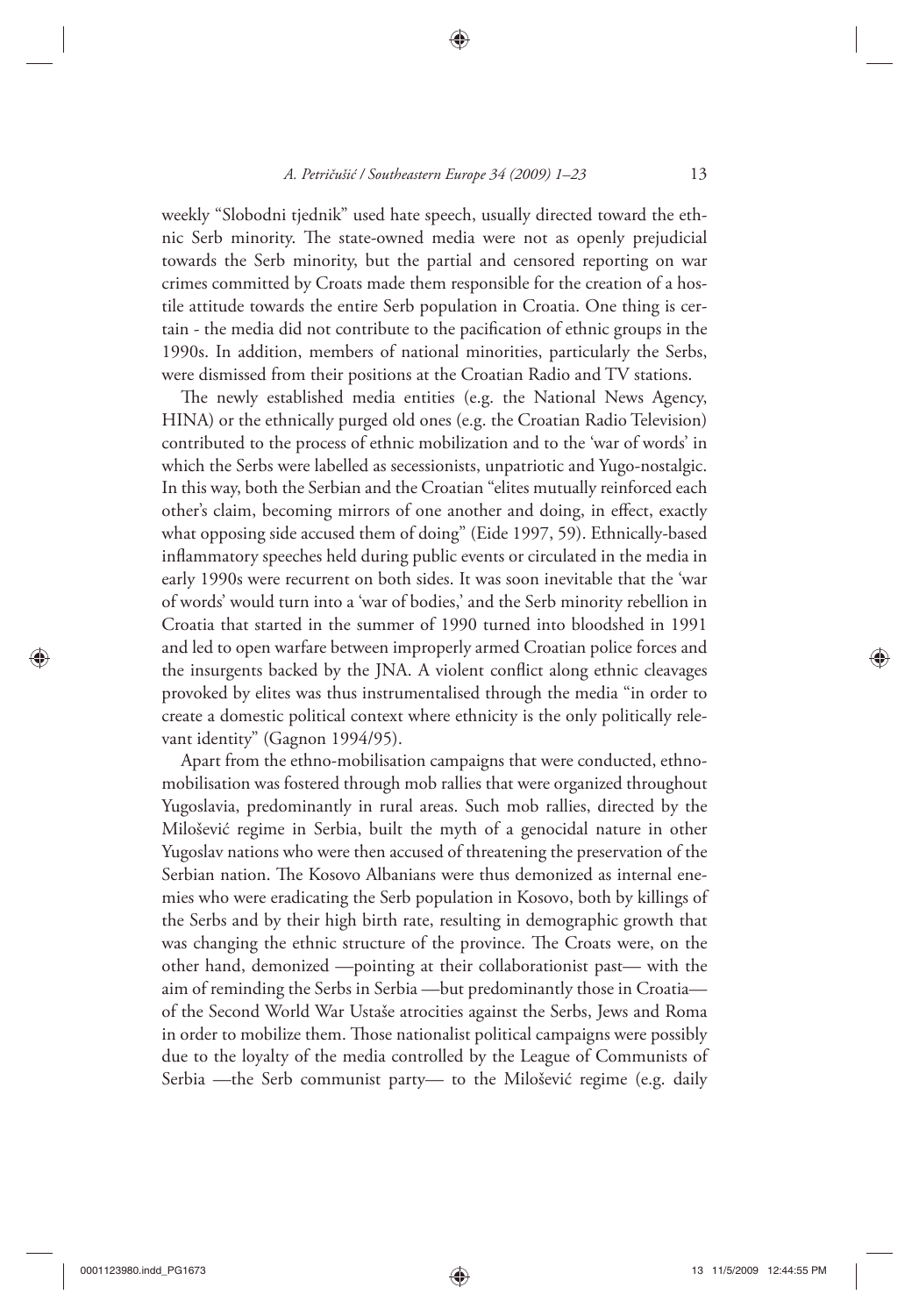⊕

Politika, political weekly NIN, Belgrade Radio Television etc). In this way the part of the Serb population in the other republics of Yugoslavia "were mobilised to generate the sympathy of the majority population in their home base, Serbia" (Eide 1997: 56).

## **Ethno-mobilization's Consequences in Croatia: the Minority Rights in the Political Frame of the 1990s and after 2000**

 In October 1990 the Croatian Serb leaders declared the creation of the Serbian Autonomous Region of Krajina (Srpska Autonomna Oblast, SAO Krajina), restructuring the formerly proclaimed Community of Municipalities of Northern Dalmatia and Lika (Barić 2005: 93-108). The independence of Krajina was declared by the Serbian National Council on 16 March 1991. In the meantime, an armed conflict began, in early May 1991, between the Serbs and the Croat police in Eastern Slavonia, the eastern region of Croatia bordering Serbia across the Danube River. After Croatia declared independence in June 1991, the militant Serbs backed by the JNA launched offensives to establish control of the regions with significant Serb populations: Eastern Slavonia and parts of the counties of Baranja and Sirmium, declaring them part of the Serbian Autonomous Region (SAO) of Eastern Slavonia, Baranja and Western Srem. The Serbian forces also assumed control over parts of Western Slavonia, eventually retaining control in and around the town of Okučani. On December 19th, 1991. The President of the SAO Krajina, Milan Babić, and the leader of the SAO Eastern Slavonia, Baranja and Western Srem, Goran Hadžić, proclaimed a new state —the Republika Srpska Krajina (RSK)— announcing that the areas were being joined to form a single Serbian state in Croatia. In February 1992, the two areas officially declared their independence from Croatia. The RSK consisted of the Serbian region of Krajina (North-Western Dalmatia, Eastern Lika, Kordun and Banija), the Serbian region of Western Slavonija and the Serbian region of Eastern Slavonija, Baranja and Western Srem.<sup>10</sup> By December 1991 the Serbs, supported by the JNA, controlled 15,000 square kilometers, or 25.5% of the Croatian territory  $(Z$ unec 1998: 89).

◈

<sup>&</sup>lt;sup>10)</sup> On prosecution of Croats and other non-Serb population from Krajina See ICTY Babić Case (IT-03-72) against former President of the Republic of Serbian Krajina Milan Babić. See also Marko-Stöckl (2004: 24-33).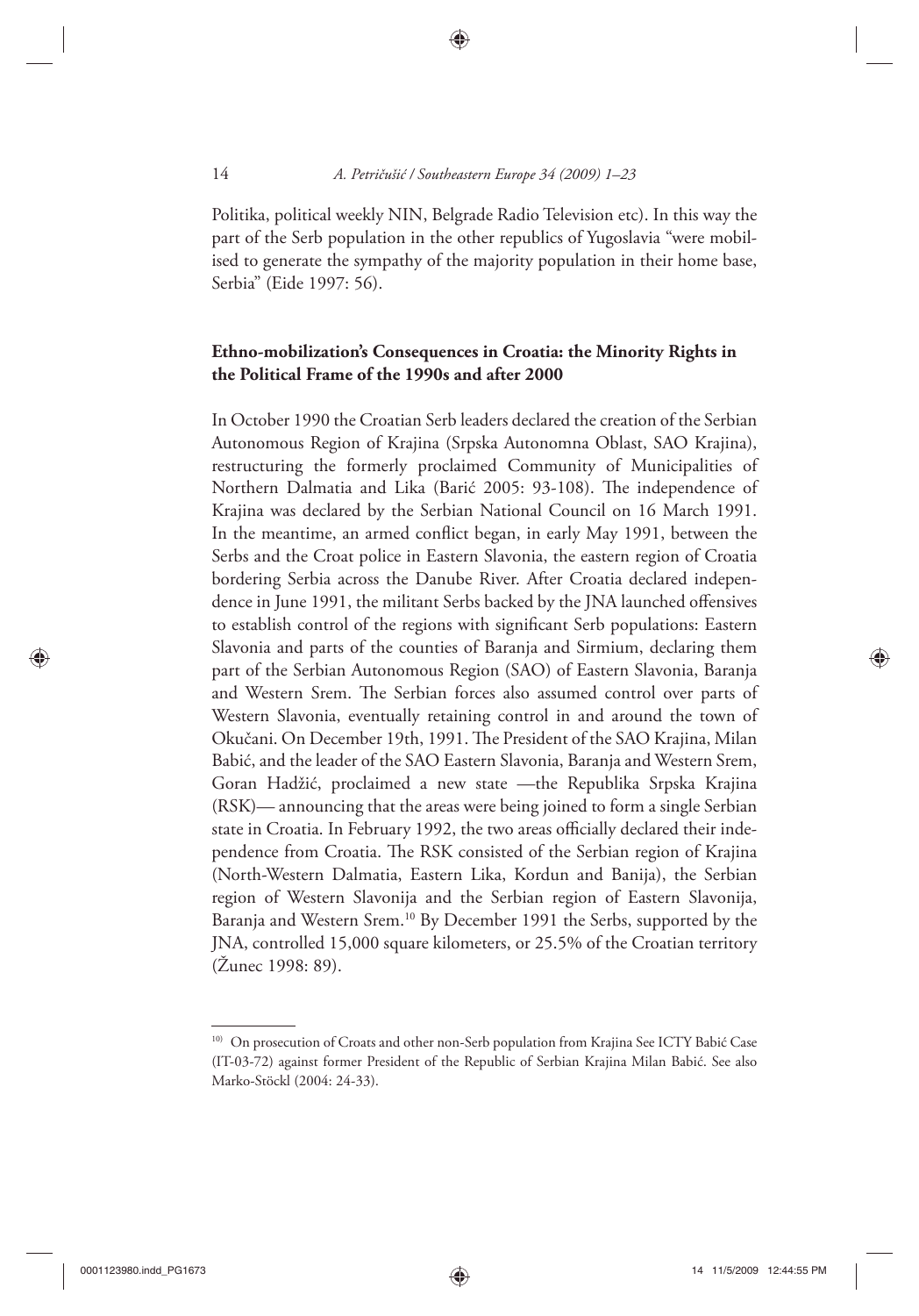Since the open conflict between the JNA-backed Serb rebel forces with the Croatian authorities took place predominantly during 1991, the majority of victims were registered during that period. It is estimated that in 1991, 3,652 Croatian policemen and soldiers were killed, whereas up until the termination of conflict 4,000 more were added to this sum (Barić 2005, 124). Some authors estimate there were as many as 16,000 killed or missing soldiers, policemen and civilians in the 1991-1995 war in Croatia (Živić 2001: 451-484; Barić 2005: 125). The Ministry of Health data from 1999 reported 4,137 civilian victims killed as a result of Serb aggression (Barić 2005:  $124-125$ ). Serb victims were not calculated in this number. The Scholars' Initiative stipulates 22,000 dead on both sides (15,000 Croats and 7,000 Serbs).<sup>11</sup> Other victims of the 1991-1995 war were refugees and internally discalced persons of Croatian and non-Serb ethnic origin. It is estimated that until the end of 1991, 300,000 people were expelled from the territories occupied by the Serb rebels. 12

Serbs in Croatia were victims of the ethic mobilisation and the conflict that followed it in the first part of 1990s as well. It is estimated that 200,000 left the territory controlled by the Croatian authorities at the beginning of the 1990s (Tanner 1997: 327-328). They found new settlements either in the Republika Srpska Krajna or in Serbia or Bosnia and Herzegovina. They left mostly urban areas where they settled after the end of the Second World War as a result of industrialisation in the SFRJ. The reason for their flight some authors find not only in their fears for personal integrity, but mostly as a consequence of nonsatisfaction with the new Croatian authorities by Serbian propaganda and media published in Serbia. Execution of Serb civilians in the cities of Gospić, Sisak, Karlovac, Zadar and Split committed by the Croatian (para)military forces, or the existence of the collecting camp for Serbs in Zagreb at the beginning of the ethnic conflicts contributed to the climate of intolerance and fear on the side of the Serb population (Kovačević 2003: 53). Therefore, being physically threatened and not being willing to accept the change of the political system, some Serbs who left Croatia were hoping they would return to the towns (such as Sisak, Karlovac, Zadar) in the event that they were "regained" by the Serbs and JNA and remained part of SFRJ (Barić 2005: 132). Finally, the issue of minority protection in Croatia has remained, since 1995, closely linked

<sup>&</sup>lt;sup>11)</sup> Scholars' Initiative Team Seven, The War in Croatia, at http://www.salzburgseminar.org/ihjr/ si/si/Team\_7\_Full\_Text\_Report.pdf.

<sup>&</sup>lt;sup>12)</sup> *Ibidem.* See also Milardović (1995: 118-127).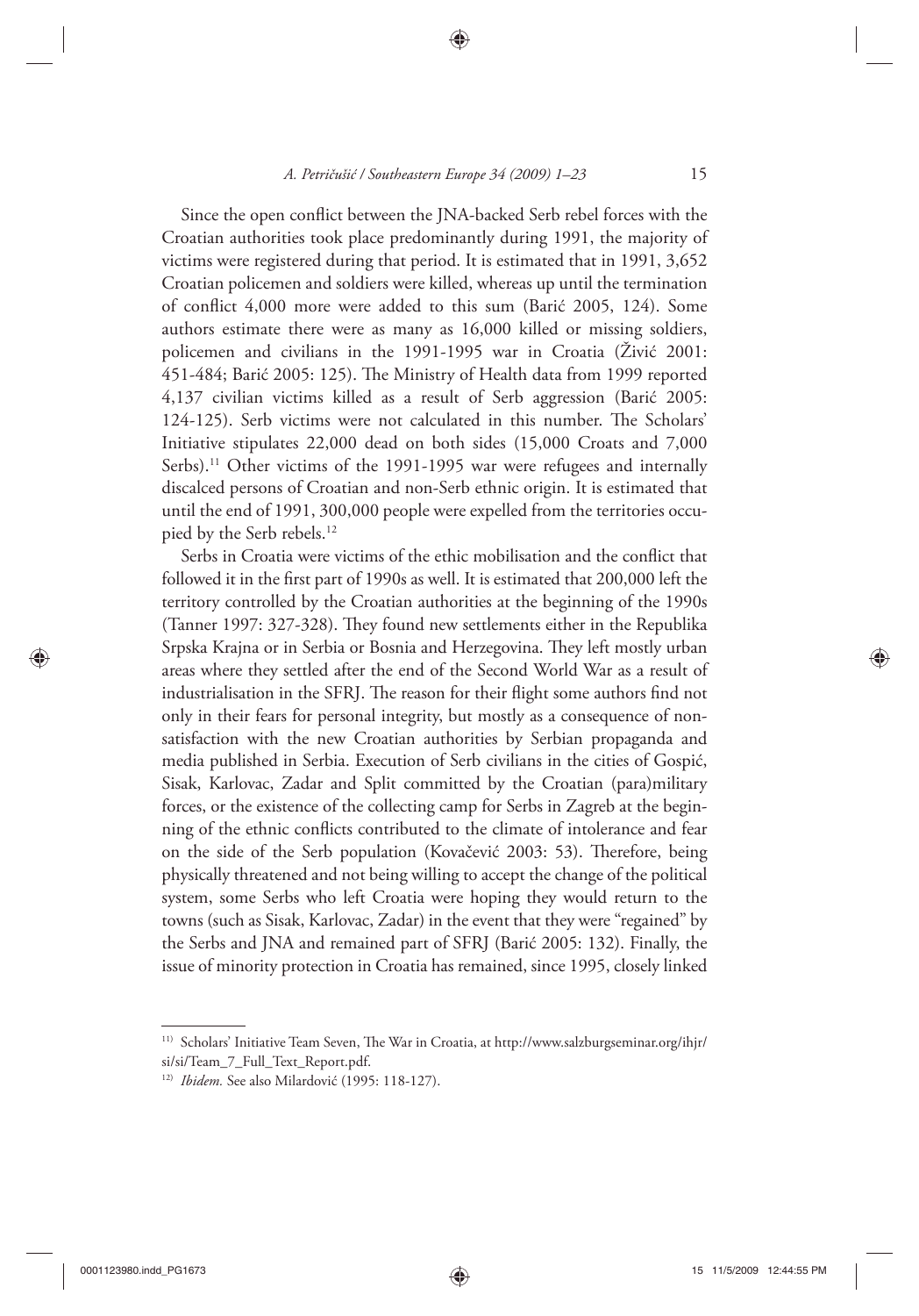⊕

to the return and reintegration of the Serbian minority that had left state territory in significant numbers after military actions in 1995.

 Amongst the Serbian part of population, prejudicial treatment that had begun in 1990 and 1991, such as the purge of Serbs from government administration, police forces and public media, along with strong lingering memories of Ustaša, and state atrocities increased their concern for personal security and threatened the legitimacy of the newly proclaimed state. Needless to say, these bigoted practices incited resentment towards the new government despite its commitment to minority protection embodied in legislation. The Serb minority leaders mythologized historical accounts of their ethnic group and began to assert separatist claims (Spencer 1998; Petrosino 1998: 99-123).

 Even before the occupation of Krajina by the Serbs began, the Croatian government started to evict people living in housing formerly owned by the Yugoslav army. In 1992, the Croatian Defence Ministry assumed the right of ownership of all property belonging to the JNA, including apartments and homes owned by the JNA that housed personnel and their families. Over the next few years, the Defence Ministry continuously issued eviction notices to those who were granted tenancy rights to JNA-owned property. Those evicted were not always granted the opportunity to appeal to an independent entity, such as a civil court. When the court did rule in favour of the evictee, the Defence Ministry did not always abide by the court's ruling, and often forced people from their homes anyway.

 Since the very beginning of the country's independence several legislative instruments for minorities were passed, all of which arose from the need to accommodate ethnic minorities and allow for a peaceful coexistence. 13 All came into being as a result of pressure from the international community. Although Croatian independence was recognized by the majority of the international community during the first few months of 1992, the country had to provide assurance regarding the protection of human rights relating to national minorities. A constitutionally-prescribed set of rights was supplemented by the Constitutional Law on Human Rights and Freedoms and the Rights of National and Ethnic Communities or Minorities in the Republic of Croatia<sup>14</sup> (Constitutional Law), and thus the first minority rights regime in

◈

<sup>&</sup>lt;sup>13)</sup> Articles 15, 43(1) and 44 of the Constitution of the Republic of Croatia, Official Gazette 155/2002.

<sup>&</sup>lt;sup>14)</sup> The Constitutional Law on Human Rights and Freedoms and the Rights of Ethnic and National Communities or Minorities in the Republic of Croatia, Official Gazette 34/1992.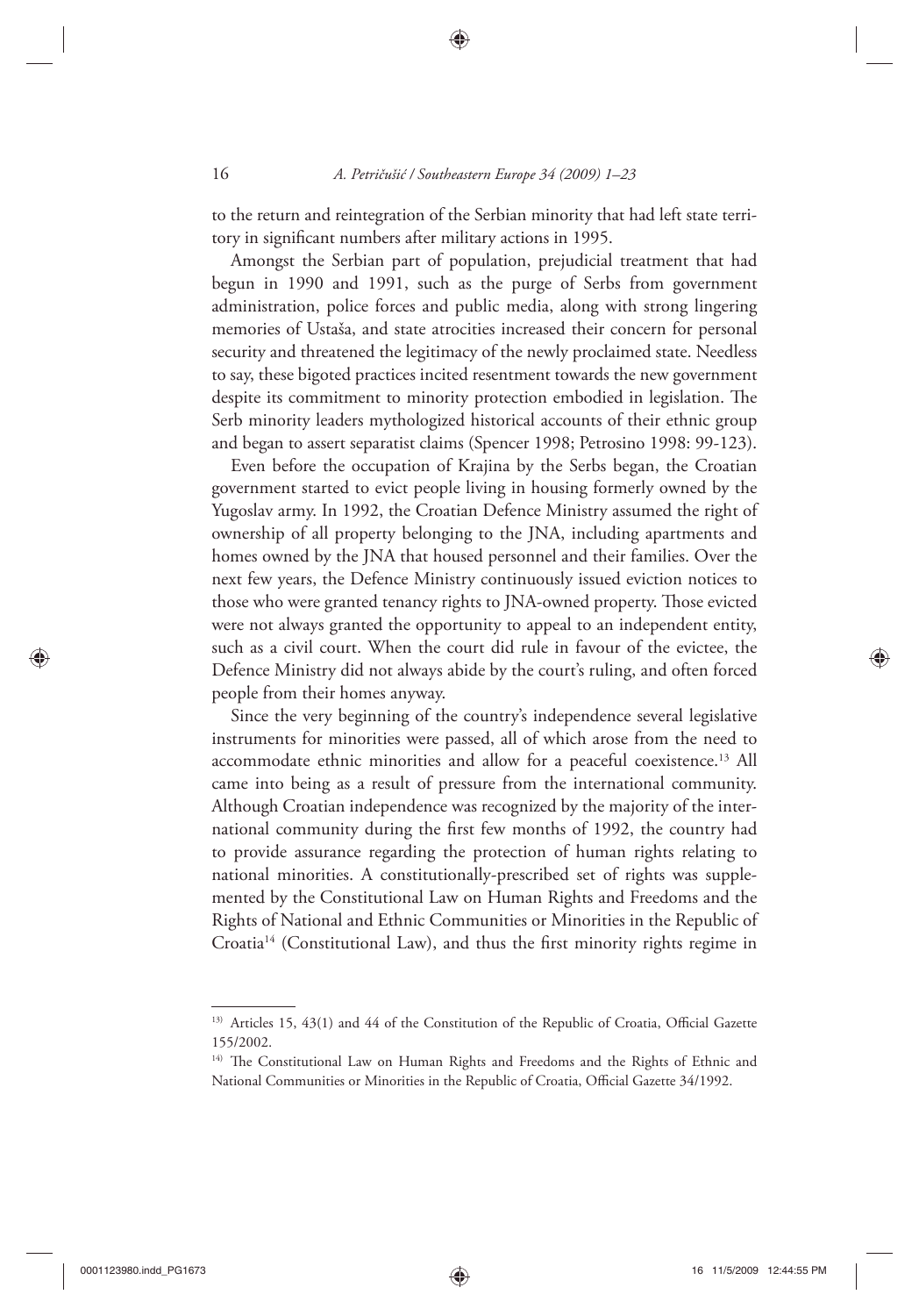independent and sovereign Croatia was established. It was stipulated in the Constitution that organic laws regulating the rights of national minorities shall be passed by the parliament by a two-thirds majority of all deputies. The reasoning is found in the nature of majority rights: "they are countermajoritarian. That is, they are designed to protect political minorities against political majorities. Consequently, they are best protected in constitutions, which cannot be amended by simple majority vote of a legislative body" (Varady 1992: 277). The Constitutional Law, adopted by the Parliament in December 1991, was a precondition for Croatia's international recognition as an independent state in January 1992. It provided for cultural autonomy, proportional representation for minorities and special self-governing districts, i.e. territorial autonomy, especially for the Serbs.

 Another legal instrument had already been passed in order to ensure the rights of the Serb minority. The Croatian Parliament passed the Charter on the Rights of Serbs and Other Nationalities in the Republic of Croatia, 15 which *inter alia* provided for the proportional political participation of minorities in the bodies of local self-government and in adequate bodies of government authorities. In accordance with this document, members of national minorities that constituted more than 8% of the population of the country in 1981 were given the right to be proportionally represented in the parliament. Self-government was guaranteed to the Serb minority in the regions of Glina and Knin. The Constitutional Law also established two districts (kotar) with a special status of self-administration. However, those provisions were never implemented because Serbian rebels occupied precisely those parts of the territory where autonomy was to be exercised.

The second legal instrument was created upon the return of the territory to the sovereign control of the state, as a result of an agreement between the international community, Croatian authorities and the Serb insurgents over the reintegration of territory in Eastern Slavonia under the Croatian jurisdiction. The Basic Agreement on the Region of Eastern Slavonia, Baranja, and Western Sirmium, was signed in Erdut on November 12th<sup>,</sup> 1995. The Agreement requested that the Security Council establish a transitional administration to govern the region for a period of twelve months, authorize an international force to maintain peace and security during that period, and otherwise assist the implementation of the Agreement. The Erdut Agreement provided assurances

<sup>&</sup>lt;sup>15)</sup> Charter on the Rights of Serbs and Other Nationalities in the Republic of Croatia, Official Gazette 31/1991.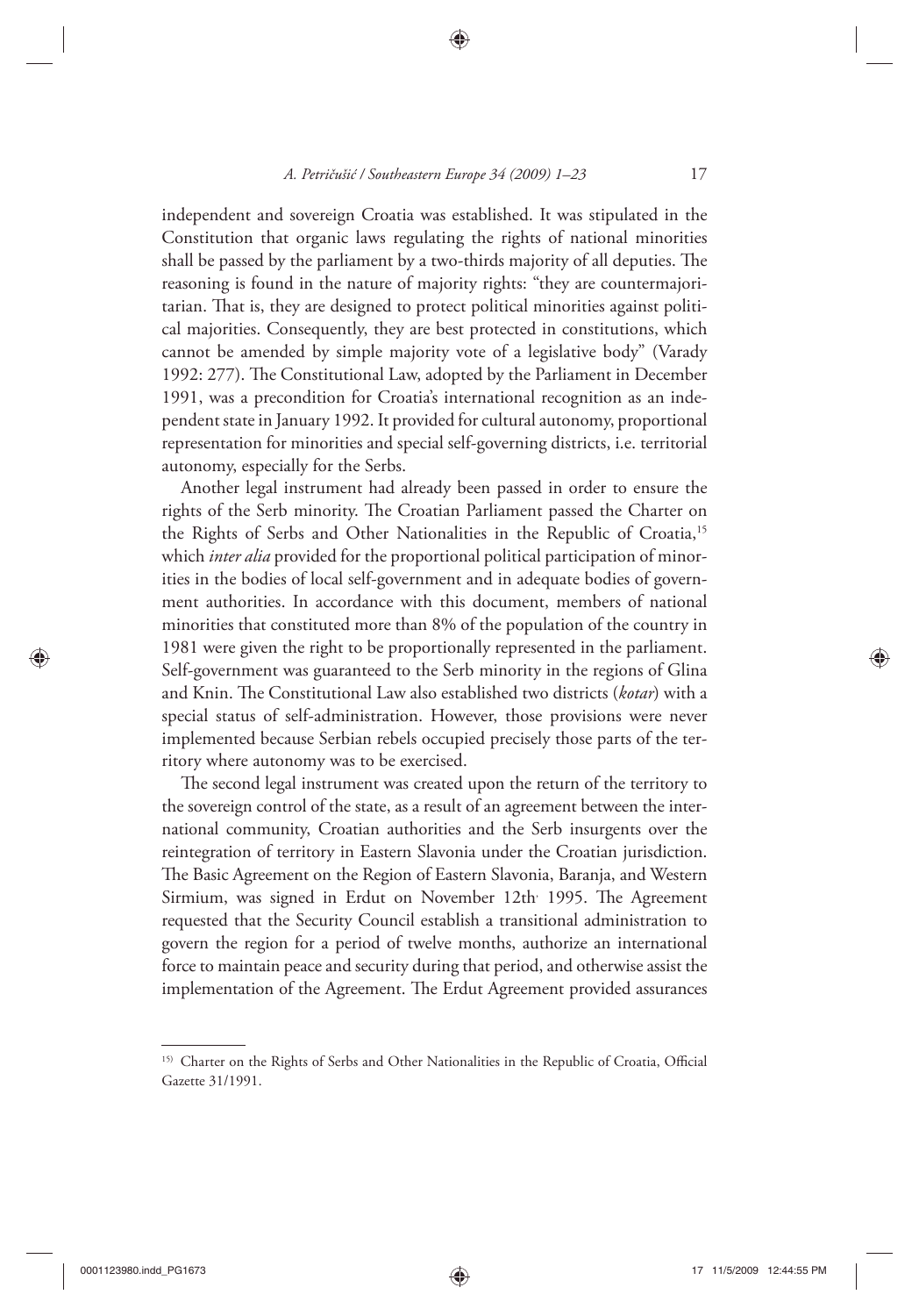⊕

of minority representation, among them "the right of Serbs in Eastern Slavonia to be represented in local self-government, the right to have Serb sub-prefects in both counties of Eastern Slavonia and proportional representation in local health, police and judiciary, and the right to appoint deputy ministers in the Ministry of Public Works, Reconstruction and Construction, Ministry of Interior, Ministry of Justice, and Ministry of Education. It also asserted that after the 2001 census results were to be revealed, proportional representation would be assured for the Serbs and other national minorities in the parliament. The Agreement furthermore provided for the establishment of a Joint Council of Municipalities (JCM) with the main purpose of coordinating the interests of Serbian communities in Eastern Slavonia. Members of the Serb ethnic communities in Eastern Slavonia, which was at the time under the United Nations Transitional Administration in Eastern Slavonia — the Baranja and Western Sirmium (UNTAES)<sup>16</sup> administration, were entitled to appoint a JCM, whose members maintained regular meetings with highly ranked politicians and reported their needs and requirements.

On August 31st, 1995, a governmental decree 'temporarily' revoked the property rights of most Serbs who had fled the Krajina region and placed this property under the control of the Croatian government. The government then allotted the property to Croats who had been displaced or expelled by rebel Serbian forces starting in 1991. Similarly, in late September 1995, the parliament 'temporarily' suspended certain provisions of the Constitutional Law relating to the Serb minority, while general provisions and particular provisions relating to the political participation of smaller minority communities remained in force.<sup>17</sup> The Government justified this suspension through the claim that population migration resulted in the extinction of Serb majority districts.

The termination of the right to occupy socially-owned property, the socalled 'tenancy rights,' as well as the seizure of Krajina Serb property rights prevented the return of Serbs who had left in the 1990s. Until the mid-1990s the tenancy right had been a real property right, comparable to private ownership in most respects. The state could terminate the right in certain limited circumstances, including when the occupant was absent from the apartment for more than six months without a justifiable reason.

◈

⊕

<sup>&</sup>lt;sup>16</sup> UNTAES was set up on 15 January 1996 and its mandate finished in 1998.<br><sup>17)</sup> Constitutional Law on Temporary Suspension of the Constitutional Law on Human Rights and Freedoms and the Rights of Ethnic and National Communities or Minorities, Official Gazette 68/1995.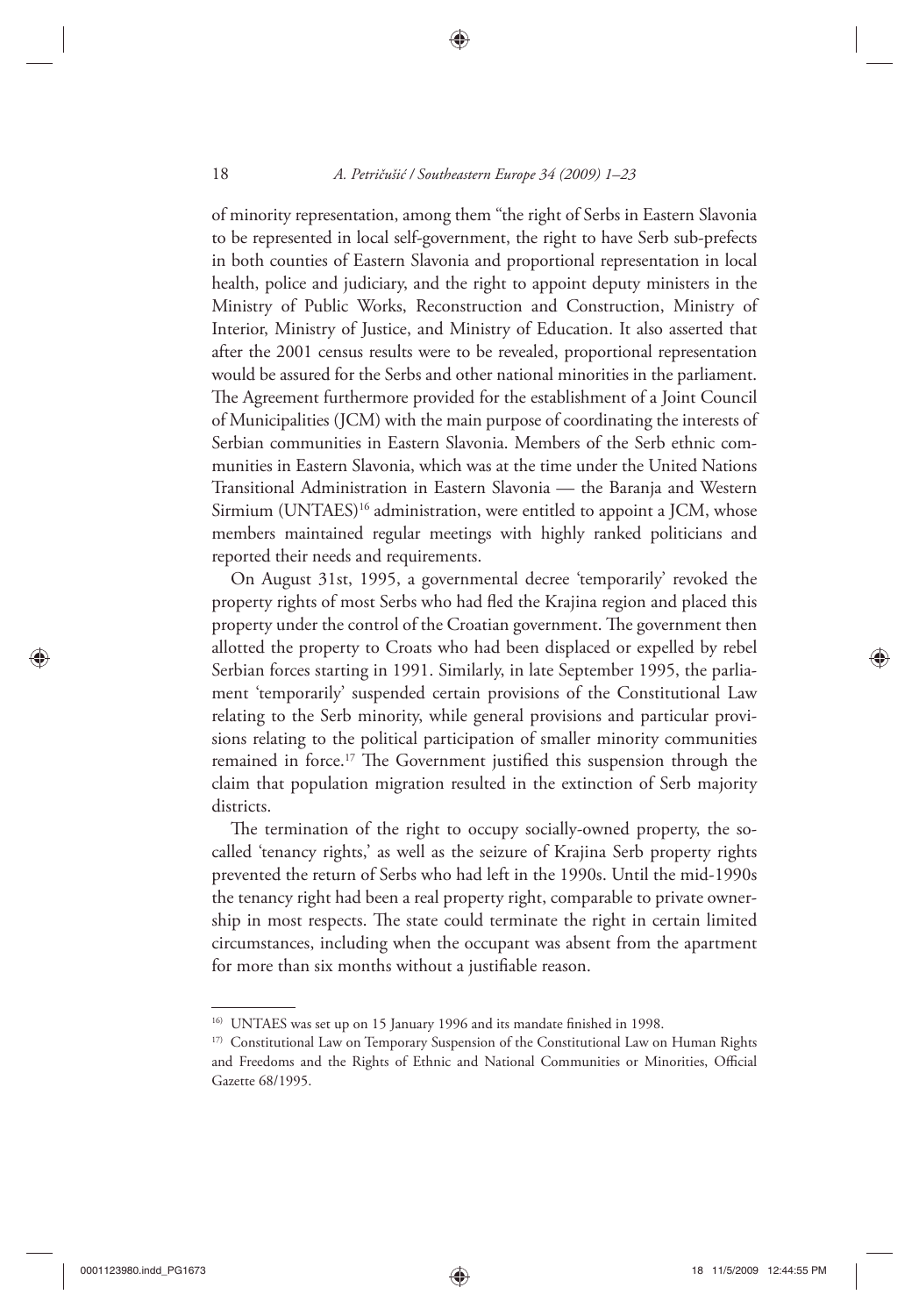⊕

 Members of the Serb minority wishing to return to their pre-war housing were hindered by bureaucratic processes, and faced obstacles in addressing administration at the local level and repossessing their property. Returnees faced difficulties in reclaiming their right to housing since refugees of Croatian ethnic origin from neighbouring countries had occupied the majority of this property. Another obstacle returnees often faced was a lack of consistent procedure in the granting of citizenship. As a consequence, ethnic Serbs were often deprived of their right to vote because they could not verify their citizenship. The local public officials in the territories to which Serbs wished to return, whom returnees addressed when attempting to reclaim their rights, often exhibited ethnic discrimination. Additional impediments to their successful return included a lack of employment opportunities in the economically weak Krajina region where the ethnic Serbs had traditionally lived.

The trials of alleged war criminals in Croatia had already been initiated by the early 1990s, and greatly lacked in due process. Despite the passing of a law that would grant amnesty to those who fought on behalf of the Serb rebels, local and municipal courts prosecuted persons accused of organizing the Serbian rebellion in Croatia. Most trials were conducted *in absentia* , and those who were physically present for their trials were not always allowed to call witnesses for their defence, and may have been mistreated while in police custody. At the same time, the Defence Ministry did little to discipline members of the military police, who were responsible for the most abuses in Croatia during the preceding years; in fact, Croat perpetrators in general were hardly ever prosecuted during these proceedings.

 Hostile attitudes towards (other) minorities in the 1990s can also be connected to the fact that changes to the Constitution in 1997 erased Albanian, Bosnian and Slovene ethnic groups from the list of autochthonous national minorities in the Constitution's preamble.<sup>18</sup> This caused great dissatisfaction among citizens of those ethnic origins. The Venice Commission, which examined this measure, stated in its report that "it became clear later, when the electoral law was adopted, that this amendment had negative effects on the representation of the minority groups whose mention in the Preamble was

<sup>&</sup>lt;sup>18)</sup> The Constitutional Law on Amendments to the Constitution mentioned following national minorities: "Serbs, Czechs, Slovaks, Italians, Hungarians, Jews, Germans, Austrians, Ukrainians, Ruthenians and others," The Constitutional Law on Amendments to the Constitution, Official Gazette 135/97.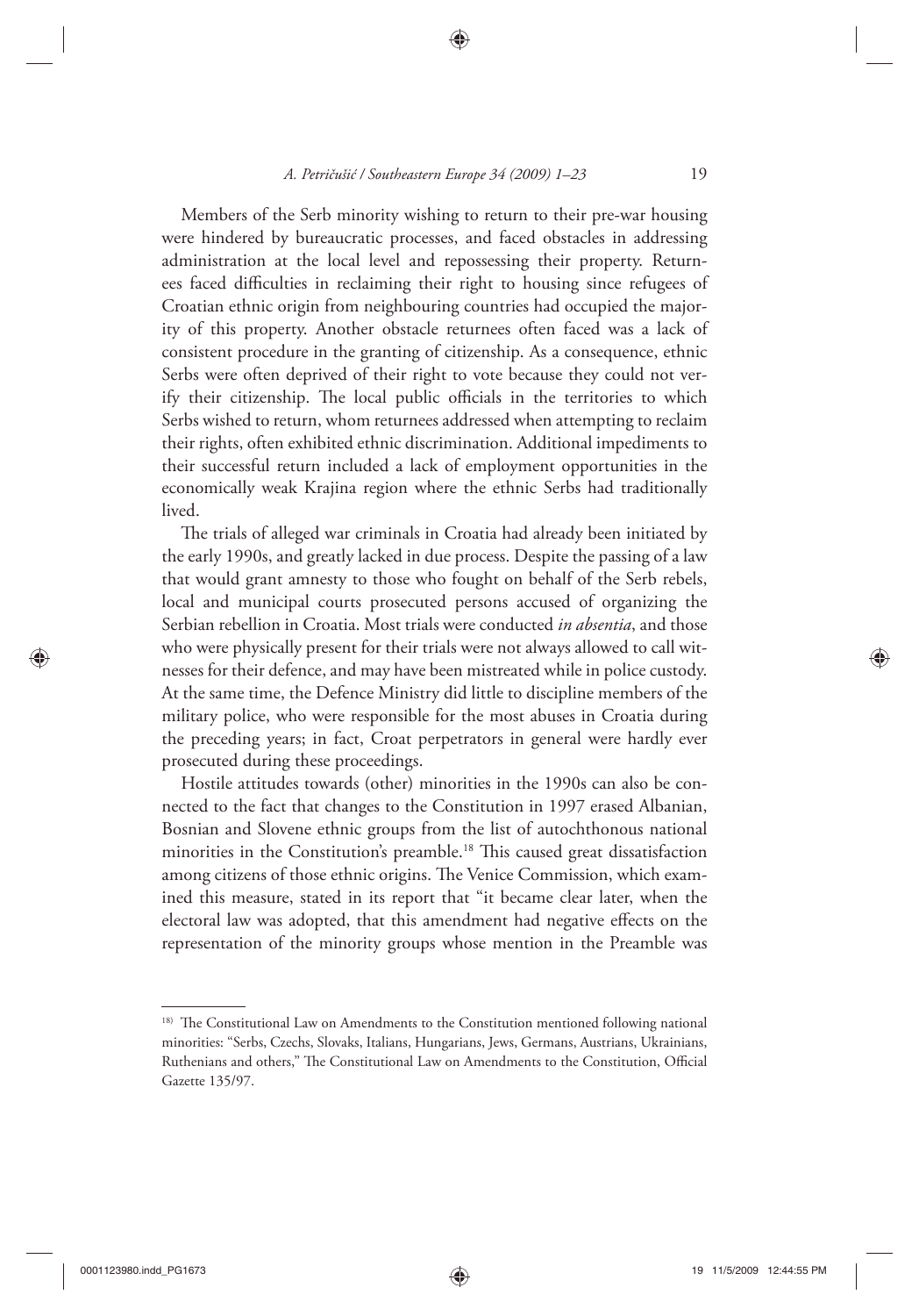⊕

deleted."<sup>19</sup> Political leaders of the three minority communities protested that they were deprived of the status of the autochthonous minorities, even though they constituted numerous minority communities in Croatia. Currently, the preamble of the Constitution reads: "the Republic of Croatia is established as the national state of the Croatian nation and the state of the members of autochthonous national minorities: Serbs, Czechs, Slovaks, Italians, Hungarians, Jews, Germans, Austrians, Ukrainians and Ruthenians and the others who are citizens, and who are guaranteed equality with citizens of Croatian nationality and the realization of national rights in accordance with the democratic norms of the United Nations Organization and the countries of the free world."<sup>20</sup>

The change of government in 2000 brought a socialist-liberal coalition into power and enhanced democratic consolidation, introducing a culture of multiethnic respect. In a time frame of one decade, publicly demonstrated resentment towards minorities changed the perception of minorities to that of a bridge in the region (Petričušić 2004a). The same government undertook the task of amending legislative framework for minority protection. On July 31st, 2002, the draft Constitutional Law was supported in the first reading and the long expected Constitutional Law on the Rights of National Minorities (CLNM) was finally discussed and voted on in the second reading on December 13th of that same year (Petričušić 2004b: 607-629).<sup>21</sup> Provisions of the CLNM increased the total number of minority representatives in the parliament from five to eight. The CLNM also foresaw the political participation of minorities at the local level. In addition, members of national minorities gained the right to elect their representatives and the councils of national minorities, towards the end of participation in public life and the management of local affairs in self-government units.

#### **Conclusions**

This paper asserts that the ethno-mobilisation undergone on the sides of both Serbs and Croats was conducted by the political leaders who exploited "traits

<sup>&</sup>lt;sup>19)</sup> Venice Commission's Opinion on the Croatian Constitutional Law of amending the Constitutional Law of 1991, 20 June 2000.

<sup>&</sup>lt;sup>20)</sup> The consolidated text of the Constitution, Official Gazette 41/01.<br><sup>21)</sup> Constitutional Law on the Rights of National Minorities in the Republic of Croatia, Official Gazette 155/2002.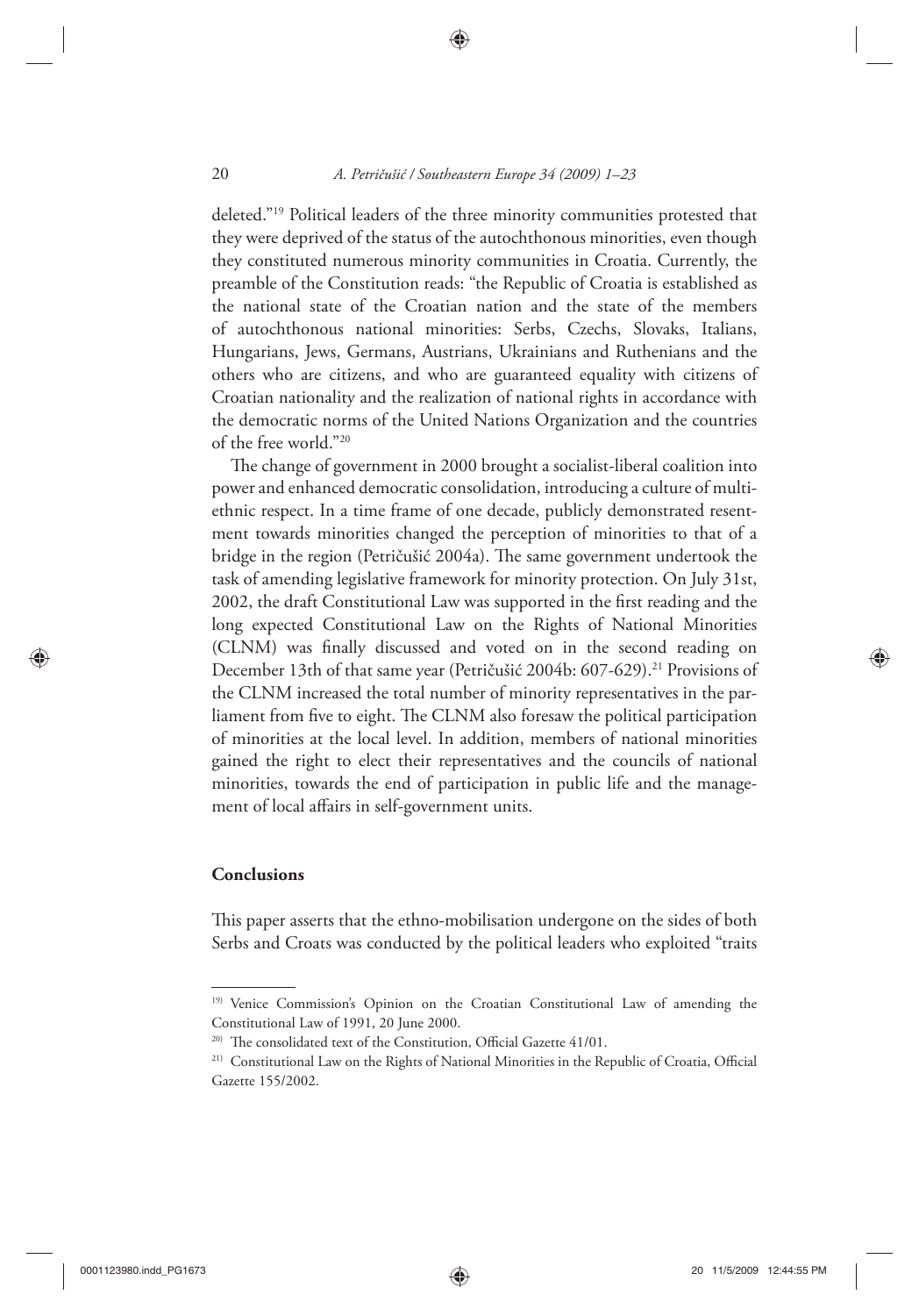of history, myth and alleged ethnic difference in order to pursue their own power goals and to divert public attention from other pressing questions that could not be so easily resolved" (Gagnon 1994/95: 54; see also Gagnon 2006). In the expression of the ethnic mobilization, the ruling elites had been "threatened by changes in the economic and political structures that sustained them" (Gagnon 1994/95: 55) since the roots of the ethnic mobilization can be traced back in mid-1980s onwards.

 On the side of the Serb population it was fuelled by the galloping nationalism manifested in Slobodan Milošević's policy that was, at that time, wrapped into an idea of the preservation of the Yugoslav federation. After it became apparent it would be impossible to realize the idea of re-centralised Yugoslavia in which Serbia would have an even greater stand, to a great extent due to the emergence of multi-party democratic systems in Croatia and Slovenia in 1990, a nationalist strategy that pursued the creation of Greater Serbia (i.e. the country that would re-unite the Serbian nation within one state) was elaborated. It aimed at aligning ethnicity and territory, suggesting a creation of an entity that should consist of the republics of Serbia and Montenegro and parts of Croatia and Bosnia and Herzegovina, where either the Serbs constituted a majority of population, or they achieved conquering territories through ethnic cleansing operations that were supported by the Yugoslav People's Army. A denial of constituent people status for the Serbs in Croatia served as a pretext for the resurgence and the proclamation of the runaway entity Republika Srpska Krajna. The ethno-mobilisation in Serbia was predominantly conducted through media, but it was fostered also through mob rallies organized from Belgrade that were advocating first the anti-bureaucratic revolution, and later the preservation of Yugoslavia. Those ethno-mobilisation agents demonized the myth of the genocidal nature of Croats, claiming it threatened the preservation of the Serbian nation.

 On the side of the Croats, the ethno-mobilisation came as a response to galloping Serb nationalism. The nationalist political options that were aiming to gain power unreservedly applied the myth of an unfairly subordinated Croatian position in state unions with the Serbs historically. Later, the myth of Croatian belonging to Western Europe and Croatian suffering experienced within its Eastern neighbours was employed in order to mobilize and keep together the population in the country that was severely attacked by the Yugoslav People's Army and the Serb rebels.

 Taking into account that Croatia was not exercising jurisdiction over its complete territory until 2002 —after the last portion of the territory was regained by the Croatian authorities— that populations were displaced, and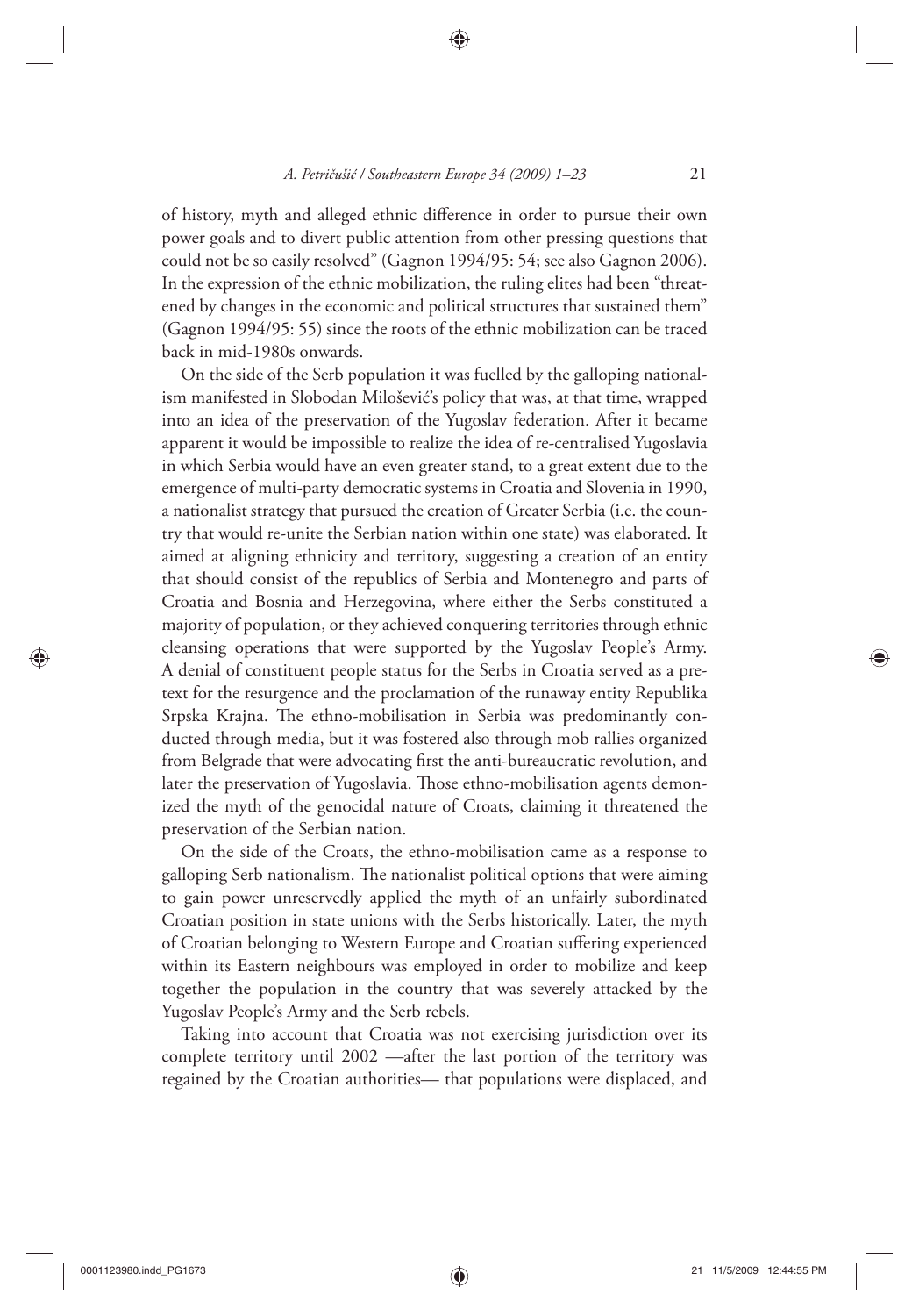that the country was burdened by an influx of refugees from Bosnia and Herzegovina, it is not difficult to conclude that inter-ethnic relations between Serbs and Croats worsened. Transformation of negative official attitudes toward minorities came only after the change of government in 2000. Much more than the changes of legislation that took place in late 2002, increased symbolic gestures of prominent political leaders contributed to the change of attitudes of both the political establishment and the public towards the rights and needs of the Serb minority in the country. It indeed takes time to rectify the consequences of ethno-mobilisation.

## **Bibliography**

Anderson, B. 1983 *Imagined Communities* (London-New York: Verso).

- Ambrosio, T. 2001 *Irredentism: Ethnic Conflict and International Politics* (Westport, CT and London: Praeger).
- Barić, N. 2005 Srpska pobuna u Hrvatskoj 1990-1995 (Zagreb: Golden marketing Tehnička knjiga).
- Babić, D. 2006 "The Stigmatisation of Croats and Serbs before, during and after the War," *Migracijske i etničke teme* 22 (4) : 379 - 397 .
- Berger, P.L. and T. Luckmann 1966 *The Social Construction of Reality: A Treatise in the Sociology* of Knowledge (Garden City, NY: Doubleday).
- Brubaker, R. 1996 *Nationalism Reframed* (Cambridge: Cambridge University Press).
- Ćimić , E. 1998 "Nacija i religija," in R. Čičak-Chand and J. Kumpes *Etničnost, nacija, identitet: Hrvatska i Europa* (Zagreb: Institut za migracije i narodnosti, Naklada Jesenski i Turk, HSD): 121 - 133.
- Connor, W. 1994 *Ethnonationalism: The Question of Understanding* (Princeton: Princeton University Press).
- Đikić, I. 2004 *Domovinski obrat. Politička biografija Stipe Mesića* (Zagreb: V.B.Z.).
- Eide, E.B. 1997 "'Conflict Entrepreneurship': On the 'Art' of Waging Civil War," PRIO Report, *Humanitarian Force* 4: 41-69.
- Gagnon, V.P. 2006 *The Myth of Ethnic War: Serbia and Croatia in the 1990s* (Ithaca: Cornell Univ. Press).
- ——. 1994/95 "Ethnic Nationalism and International Confl ict: Th e Case of Serbia," *International*  Security 19(3): 130-166.
- Goldstein, I. 1999 *Croatia: A History* (London: C.Hurst &Co.).
- Horwitz, D.L. 1985 *Ethnic Groups in Conflict* (Berkeley, Los Angeles, London: University of California Press).
- Judah, T. 1997 *The Serbs: History, Myth and the Destruction of Yugoslavia* (New Haven and London: Yale University Press).
- Kovačević, D. 2003 *Kavez. Krajina u dogovorenom ratu* (Beograd: Srpski demokratski forum).
- Milardović , A. 1995 *Ujedinjeni narodi* — *Rezolucije o Republici Hrvatskoj* ( Osijek : Pan Liber ).
- Marko-Stöckl, E. 2004 "The Making of Ethnic Insecurity: A Case Study of the Krajina Serbs," *Human Security Perspectives* 1(2): 24-33.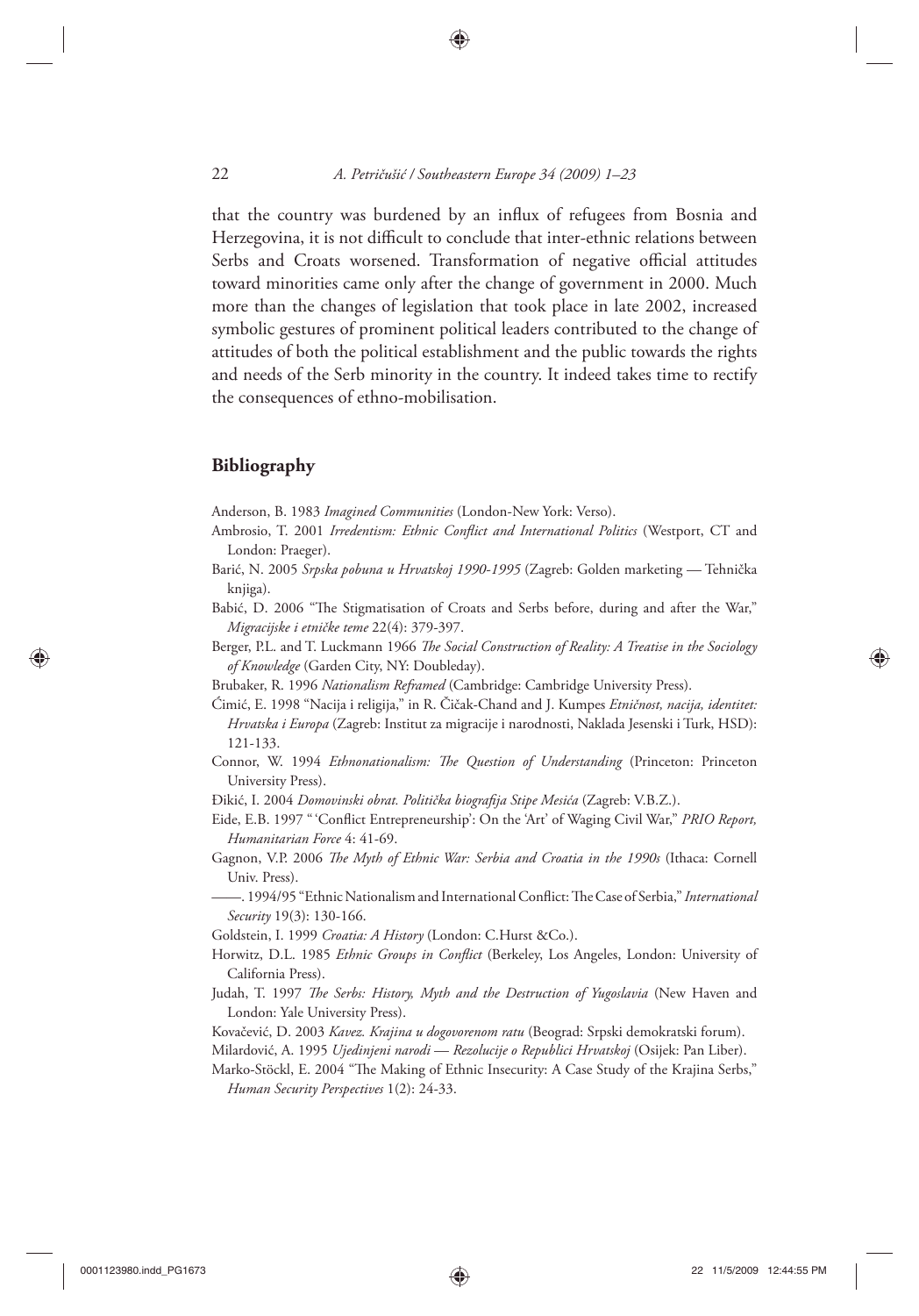Nikić, G. (ed.). 1994 *Hrvatska između agresije i mira* (Zagreb: AGM).

- Petričušić , A. 2004 "Wind of Change: Croatian Government's Turn towards Policy of Ethnic Reconciliation," *6 European Diversity and Autonomy Papers* , at < http://www.euarc.edu/ edap/>.
- ——. 2004 "Croatian Constitutional Law on the Rights of National Minorities," *European*  Yearbook of Minority Issues 2: 607-629.
- Petrosino, D. 1998 "Secession and Accommodation in Multiethnic Societies," in S. Bianchini and G. Schöpflin (eds.), *State Building in the Balkans: Dilemmas on the Eve of the 21st Century* (Ravenna: Longo Editore): 99-123.
- Powers, G.F. 1996 "Religion, Conflict and Prospects for Reconciliation in Bosnia Croatia and Yugoslavia," *Journal of International Affairs* 50: 221-252.
- Ramet, S. 1992 *Nationalism and Federalism in Yugoslavia*, 1962-1991 (Bloomington, Indianapolis: Indiana University Press).
- Sekulić , D. 2003 "Građanski i etnički identitet: Slučaj Hrvatske," *Politička misao* 40 (2) : 140 - 166.
- Sokol, S. and B. Smerdel 1995 *Ustavno pravo* (Zagreb: Informator).
- Spencer , M. (ed.). 1998 *Separatism. Democracy and Disintegration* ( Lanham, Boudler, New York, Oxford: Rowman&Littlefield Publishers Inc.).
- Špegelj, M. 2001 *Sjećanje vojnika* (Zagreb: Znanje).
- Tanner, M. 1997 *Croatia: A Nation Forged in War* (New Haven and London: Yale University Press).
- Varady, T. 1992 "Collective Minority Rights and Problems in Their Legal Protection: The Example of Yugoslavia," *East European Politics and Societies* 6 (3): 260-282.
- Woodward, S.L. 1995 *Balkan Tragedy Chaos and Dissolution after the Cold War* (Washington, D.C: Brookings Institution Press).
- Živić, D. 2001 "Izravni demografski gubitci (ratne žrtve) Hrvatske (1990.-1998.) uzrokovani velikosrpsom agresijom i neke njihove posljedice," *Društvena istraživanja, Časopis za opća društvena pitanja* 53 (10) : 451 - 484 .
- Žunec, O. 1998 "Rat u Hrvatskoj 1991-1995, 1. dio: uzroci rata i operacije do sarajevskog primirja," *Polemos : časopis za interdisciplinarna istraživanja rata i mira* 1 (2) : 57 - 87 .
- ——. 2008 "Socijalna konstrukcija pobune Srba u Hrvatskoj 1990.-1995. godine," *Časopis za*  suvremenu povijest 40(1): 33-46.